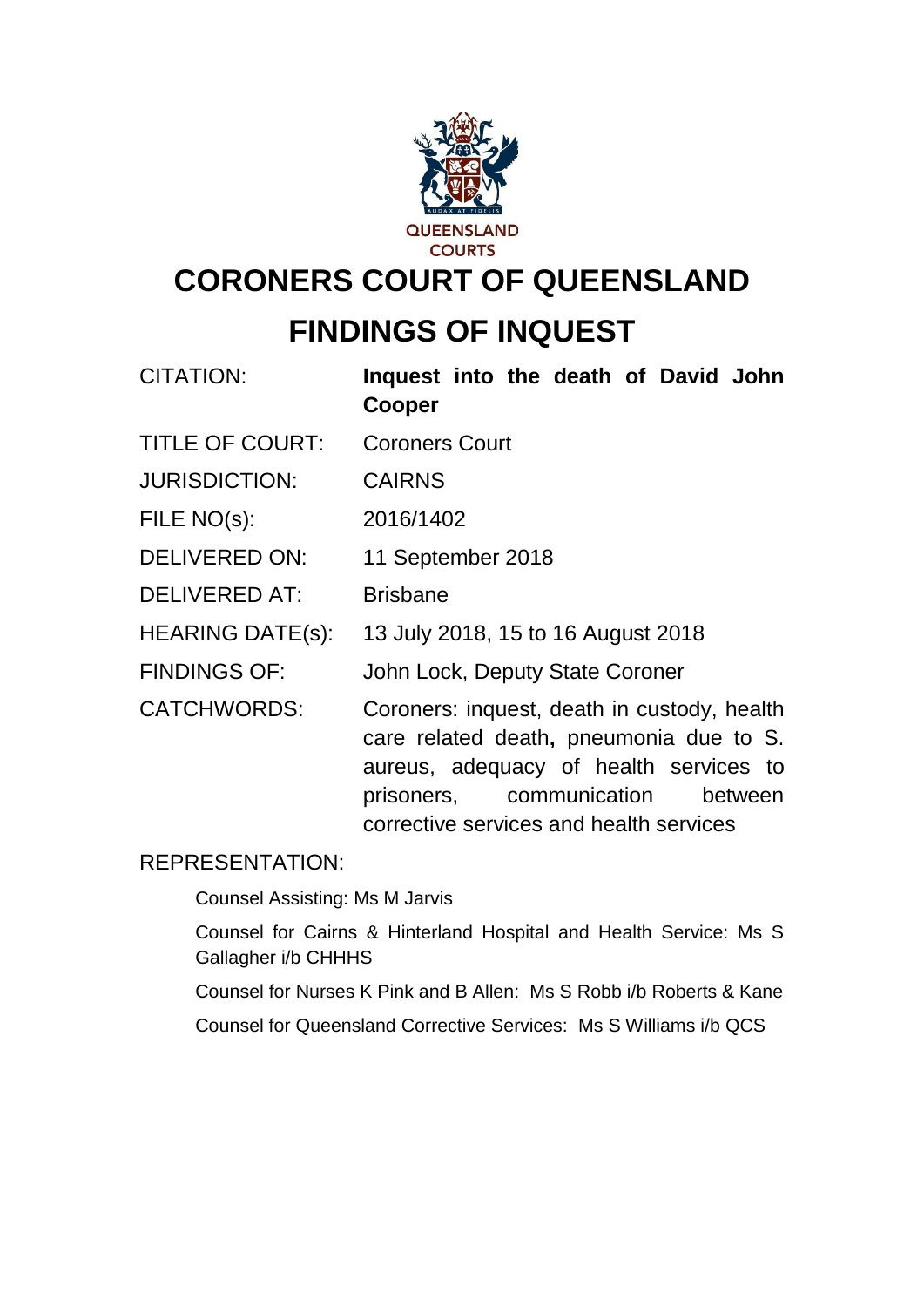## Table of Contents

| Exchange of Health Information by correctional staff to health staff 17                    |
|--------------------------------------------------------------------------------------------|
| Adequacy of health services received by Mr Cooper in the eleven days prior to his death 20 |
|                                                                                            |
|                                                                                            |
|                                                                                            |
|                                                                                            |
|                                                                                            |
|                                                                                            |
|                                                                                            |
|                                                                                            |
|                                                                                            |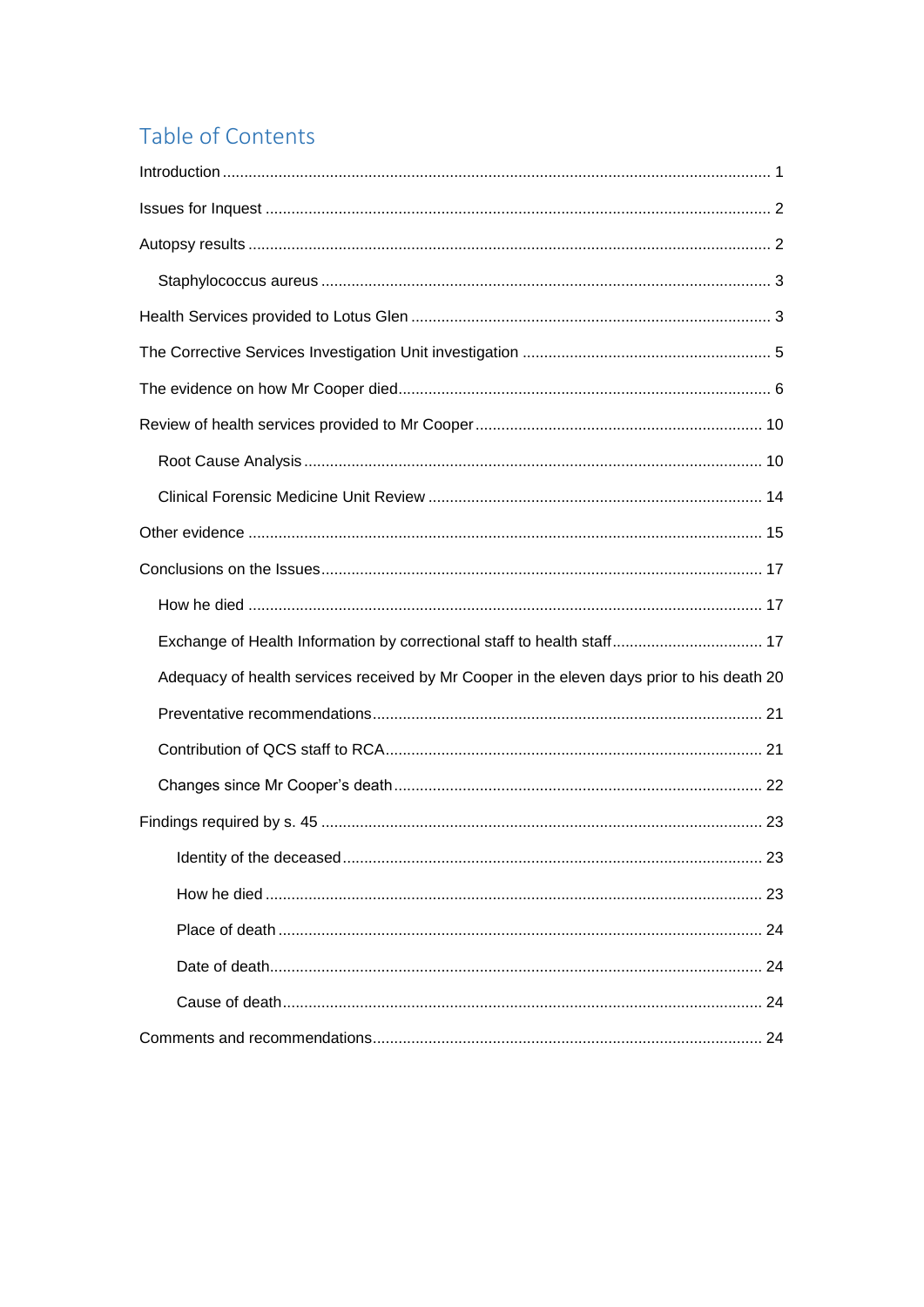## <span id="page-2-0"></span>**Introduction**

- 1. David John COOPER was a 54 year old man who was detained in the Lotus Glen Correctional Centre ("Lotus Glen") near Mareeba in Far North Queensland. He was accommodated in a single cell within one of the Residential Cell Blocks.
- 2. On 6 April 2016, during morning muster, Mr Cooper was found unresponsive in his bed in his cell, with no signs of life. Despite CPR efforts by Lotus Glen staff, Mr Cooper was unable to be revived. An autopsy later determined that Mr Cooper had died due to bacterial pneumonia, with the bacteria commonly known as "Golden Staph" found in his lungs and airways.
- 3. On Sunday 27 March 2016, eleven days prior to his death, Mr Cooper had completed a Health Services Request Form stating he was suffering from a sore throat, cough and headache, which he had for four days. He was seen by a nurse from the Lotus Glen Health Service (LGHS) during the medication round that day, and a telephone order was obtained from a doctor for pain relief medication.
- 4. Two days later on Tuesday 29 March 2016 Mr Cooper completed another Health Services Request Form stating he believed he was suffering from a virus that had been going around; that his symptoms were not improving; that he had lost weight and had been unable to eat for four days; and he was requesting antibiotics. A nurse who signed as having received that form cannot recall assessing Mr Cooper that day, and there is no record of him being seen by a doctor in the medical clinic either that day or in the days following.
- 5. On Saturday 2 April 2016 Mr Cooper completed another Health Services Request Form stating he had "flu symptoms" and was "shaking". A note made on the form indicates he was booked into the medical clinic.
- 6. At 2300hrs that same day, 2 April 2016, a "Code Blue" was called by Custodial Correctional Officers (CCOs) in relation to Mr Cooper, who was complaining of shortness of breath and chest pain, as well as "flu-like" symptoms. Mr Cooper was examined by nursing staff who found nothing of clinical significance. He was reassured and given a doona rolled up as a pillow to elevate his head in bed. Nursing staff confirmed that Mr Cooper was already on the list of prisoners to be reviewed at the nurses' medical clinic the next day, 3 April 2016.
- 7. The following day, Sunday 3 April 2016, there is evidence Mr Cooper presented to the nurses' medical clinic with left sided 'pleuritic' chest pain (that is, pain whilst breathing in and out), and with some shortness of breath. Nursing staff undertook some examinations of Mr Cooper's chest and lungs, with one of them noting "chest crackles" in the left lower lobe. Mr Cooper reported that Panadol was helping with his chest pain, but that it was worse lying down. A telephone order was obtained from a doctor for Panadeine forte, a stronger analgesia.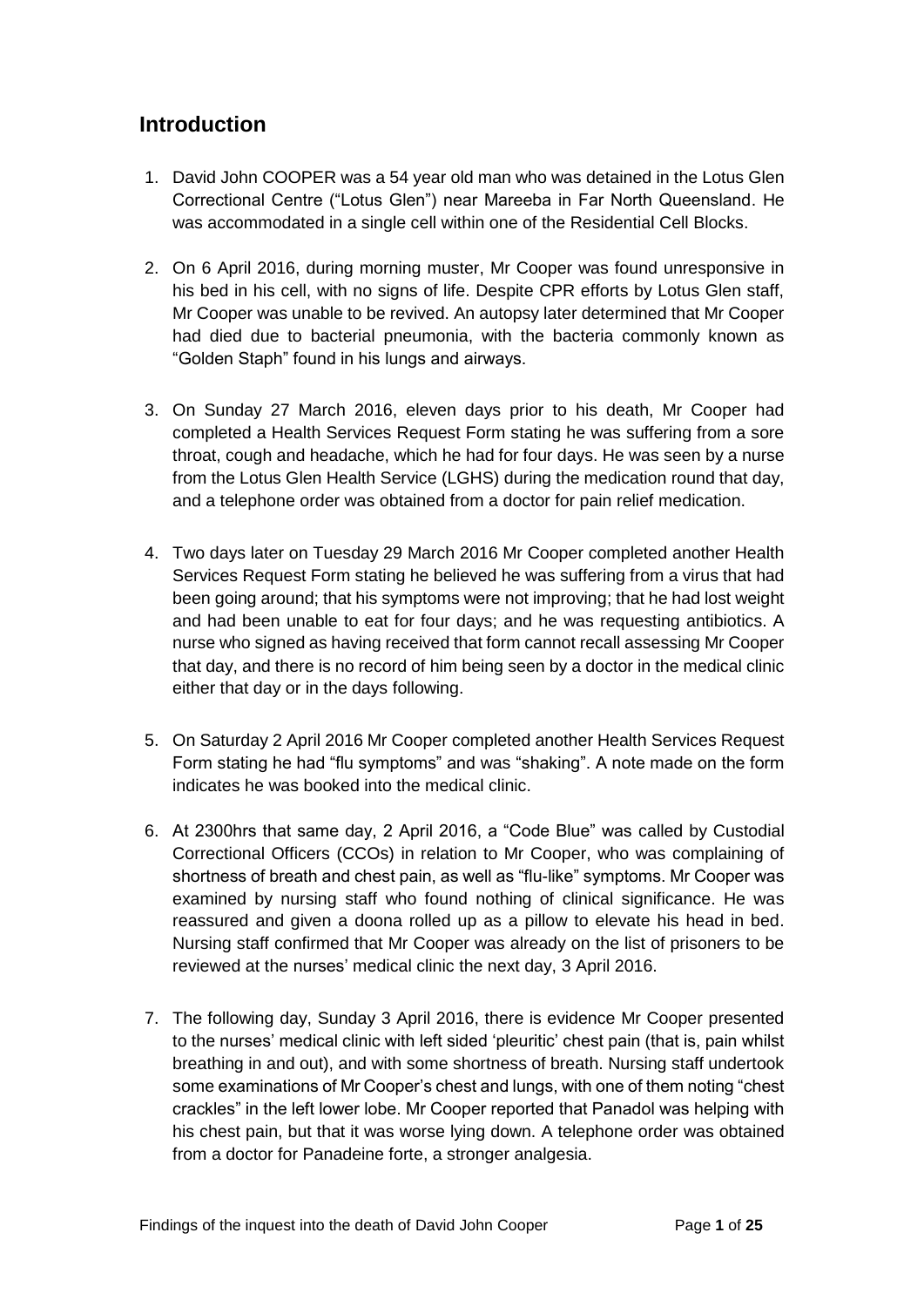8. This was the last recorded clinical assessment of Mr Cooper, prior to him being found deceased, although he would have been seen briefly by nurses on medication rounds. He had not at any point seen a doctor in the Visiting Medical Officer's clinic. However, on 5 April 2016, CCOs had spoken to Mr Cooper about reports he was feeling unwell and offered him the opportunity to be assessed at the medical clinic, but he declined that offer. He was found deceased in his cell the next morning on 6 April 2016.

## <span id="page-3-0"></span>**Issues for Inquest**

- 9. As Mr Cooper died whilst in detention pursuant to the *Corrective Services Act 2006*, his death is a 'death in custody' under the *Coroners Act 2003<sup>1</sup>* and must be investigated by way of inquest.<sup>2</sup>
- 10. In listing this matter for inquest, it was proposed that the issues for the inquest be stated simply as those formal findings required by the s 45 92) of the *Coroners Act 2003*, namely the identity of the deceased, when, where and how he died and what caused his death.
- 11. It was noted that in the context of determining "how" he died, the investigation and inquest would also inquire into the adequacy of health services received by Mr Cooper in the eleven days prior to his death. C&HHHS had conducted a Root Cause Analysis (RCA) into the circumstances of the health care provided and the RCA report was provided to the coroner.
- 12. It was also relevant to consider, in this context, whether Custodial Correctional Officers (CCO) or other staff of the Lotus Glen Correctional Centre had any other information about Mr Cooper's health that, if communicated to Cairns & Hinterland Hospital and Health Services (C&HHHS) staff or acted upon in some other way, may have resulted in a different outcome for Mr Cooper.

## <span id="page-3-1"></span>**Autopsy results**

- 13. Dr Paul Botterill, Forensic Pathologist, conducted a post-mortem examination. He stated the post-mortem examination showed severe infection involving both lungs, some heart enlargement, some hardening and narrowing of the arteries of the heart and the rest of the body, kidney scarring and enlargement of the prostate and bladder. No significant injuries were identified.
- 14. Dr Botterill opined the cause of death was most probably sepsis complicating extensive bilateral pneumonia but the possible contribution of cardiac enlargement

l

 $1 \text{ s}10$ 

 $2$  s27(1)(a)(i)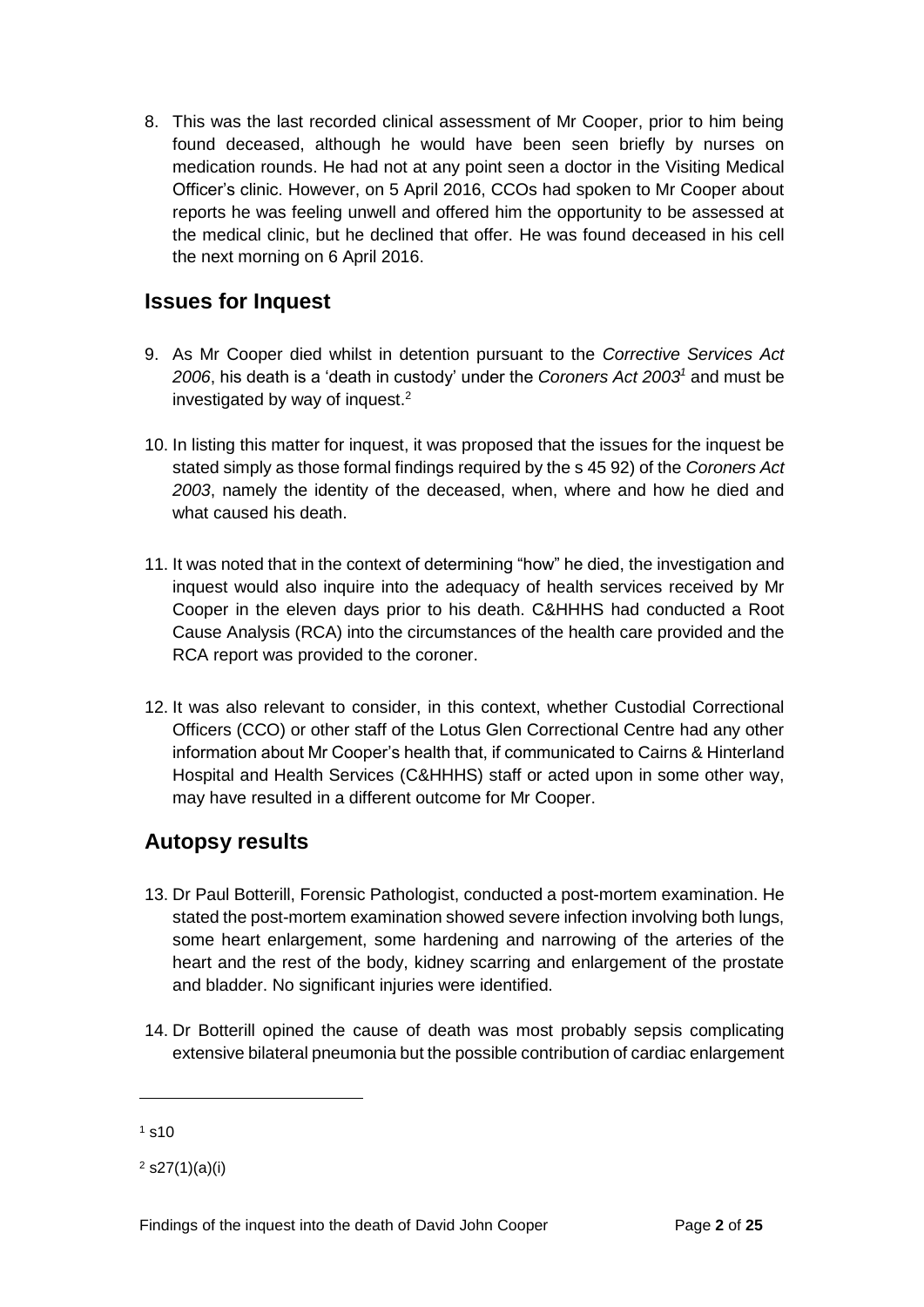and/or drug toxicity were difficult to completely exclude at the time of autopsy examination.

- 15. Further investigations were subsequently performed. Microbiology cultures isolated staphylococcus aureus from the lung. Microscopic examination confirmed the presence of a bacterial pneumonia with heart muscle scarring, some liver inflammation and early scarring.
- 16. Testing for drugs showed the presence of pain killers in the form of paracetamol, ibuprofen and codeine, all at drug levels below the reported individually potentially lethal ranges.
- 17. The cause of death was considered to be pneumonia due to staphylococcus aureus.

#### <span id="page-4-0"></span>*Staphylococcus aureus*

- 18. Staphylococcus aureus (S. aureus, Golden staph) is a common bacteria that lives on the skin and in some peoples' noses. It can cause a range of mild to severe infections including to the lungs (pneumonia) and can be fatal. Drug-resistant strains of S. aureus have developed (Methicillin-resistant S. Aureus – MRSA).
- 19. Dr Margaret Purcell stated S. aureus is a less common cause of pneumonia and she had seen only three or four cases involving that bacteria in pneumonia. Dr Purcell was unable to say how quickly a person can deteriorate or when the overwhelming sepsis set in but it is not impossible that a person could be seen to be relatively well one day and dies the next day. If sepsis develops there is a change in temperature and blood pressure and these were not evident on any of the clinical reviews of Mr Cooper.
- 20. Dr Hall agreed S. aureus may cause a serious pneumonia and it could only take a short period of time to cause death. He noted the relative absence of abscess and pussy material at autopsy. Dr Hall stated it could be that Mr Cooper had been unwell with the flu and had some consequent reduced immunity and then developed a secondary infection with S. aureus with a rapid demise after that, particularly in the presence of an enlarged heart.

## <span id="page-4-1"></span>**Health Services provided to Lotus Glen**

- 21. Cairns and Hinterland Hospital and Health Service's (C&HHHS) provide the health services for prisoners at Lotus Glen. The standard set for health services by Lotus Glen Health Service (LGHS) is one that is comparable to that of the general community.
- 22. The LGHS provides a primary health model of care that is nurses led. This includes some onsite point of care testing and scheduled visits from medical staff, pharmacist and other specialist outreach services. There is a two bed medical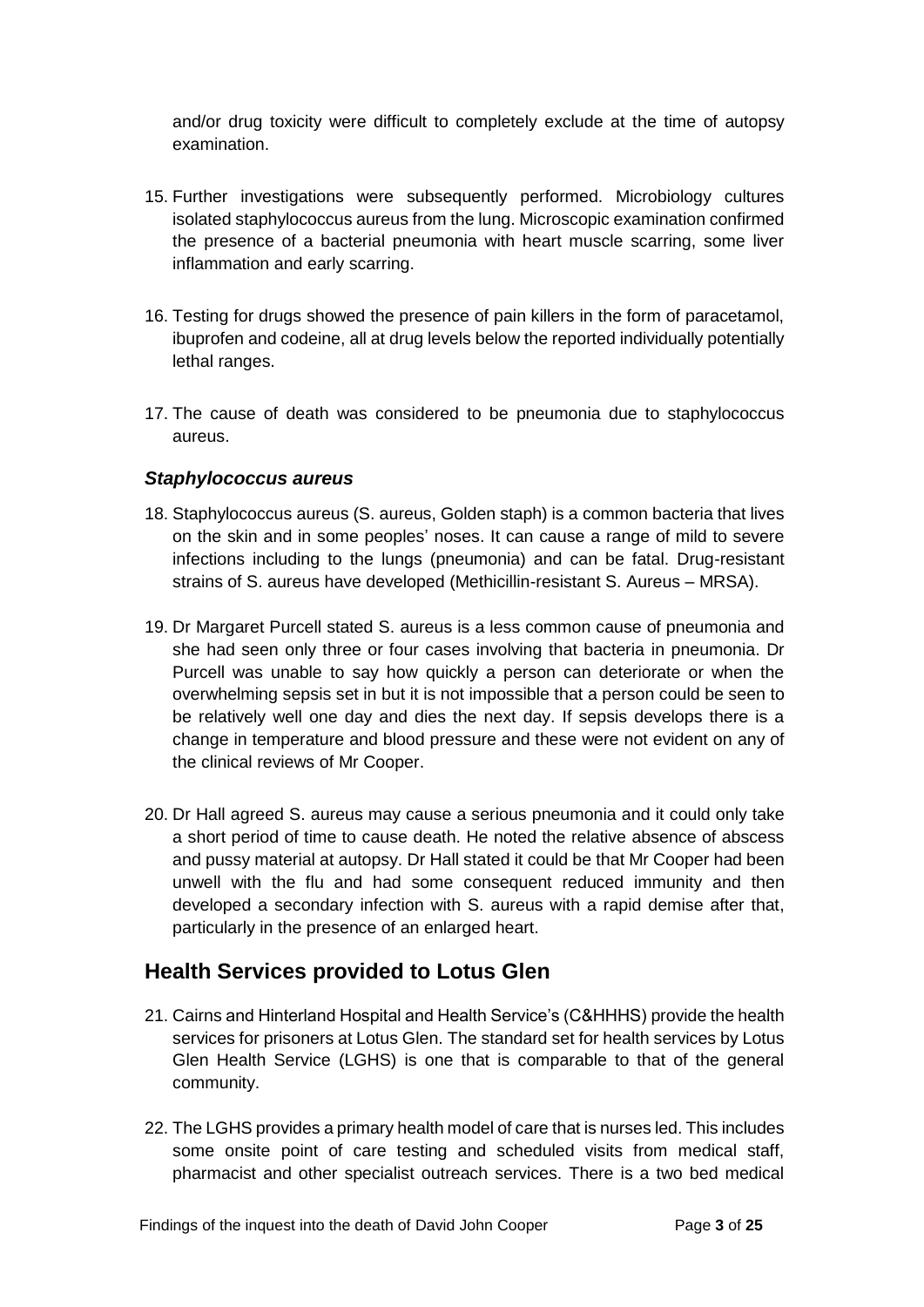ward to monitor prisoners with low risk health situations for short periods. More serious situations require transportation to Mareeba Hospital by ambulance or Queensland Corrective Services.

- 23. Visiting Medical Officers (VMOs), who are based at Mareeba Hospital, hold clinics twice a week on Monday and Friday at Lotus Glen, with a further clinic held on a Wednesday, which is mainly accessed by low risk prisoners in the farming facility.
- 24. Otherwise VMOs are available on the telephone for advice and to give medication orders. Since 2016 the availability of telephone VMO advice has been expanded to include access to extra medical officers from the Mareeba Hospital Emergency Department.
- 25. Prisoners or CCOs may initiate a medical emergency by calling a Code Blue at any time in acute situations. It is evident the threshold for calling Code Blues by CCOs is low, and some situations are minor in nature, but each Code Blue is attended to by nurses from LGHS. For non-acute health issues, prisoners can request an appointment seeking nursing or medical care via a Health Services Request Form. Health Service Request Forms are able to be handed to nursing staff during twice daily medication rounds and subsequently triaged and appointments made accordingly. Correctional staff do not have direct access to these forms on patient health confidentiality grounds.
- 26. In 2016 Health Service Request Forms were triaged by nurses during the night shift. Since Mr Cooper's death the forms are now discussed by nurses as a group "huddle" at 10 am each morning during the morning lock down. This reduces the chances of the forms not being triaged at all, as appears to have been the case at least once for Mr Cooper.
- 27. CCOs are able to provide information relevant to a prisoner's health status to LGHS staff but patient confidentiality prevents a liberal exchange of information back to Correctional staff. The exchange of information between DCS and health staff is a feature often ventilated in Death in Custody inquests. A Memorandum of Understanding exists between the two organisations, which is currently being reviewed.
- 28. Nursing care is guided by the use of the *Primary Clinical Care Manual, 9th edition 2016,* a comprehensive document that one witness says she uses daily as her Bible. The manual states it seeks to promote and support compliance of national standards and is based on the current evidence as applied to rural and isolated practice settings. It does state that all clinicians are expected to work within their scope of practice.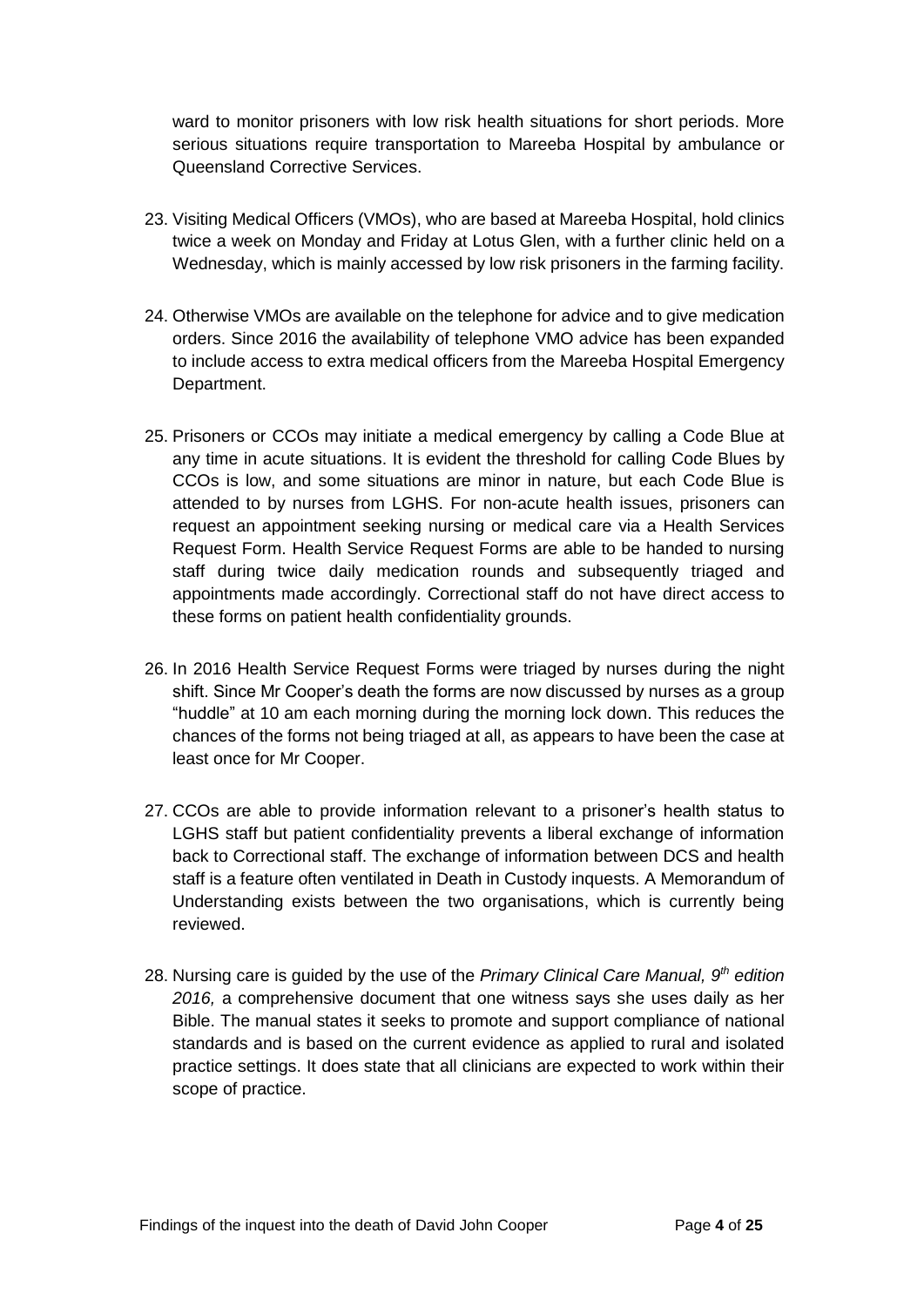## <span id="page-6-0"></span>**The Corrective Services Investigation Unit investigation**

- 29. An investigation report was completed by Sergeant Stephen Carr of the Corrective Services Investigation Unit of Queensland Police Service.
- 30. Mr Cooper had been a prisoner since 9 April 2013 and was serving a sentence for the offence of manslaughter. He resided in cell 3 In Residential Cell Block 27 at Lotus Glen. Cell 3 is a single bed unit with ensuite. Mr Cooper had a key for his cell, which he was able to lock from the inside. The cell was neat and tidy when entered on the day of his death.
- 31. Mr Cooper was said to be generally in good health. Dr Margaret Purcell is a Senior Medical Officer at Mareeba Hospital and works two days per week at Lotus Glen. In relation to Mr Cooper she noted the medical history showed no chronic illness and no regular medications were being taken by him. Dr Purcell had reviewed Mr Cooper on six occasions since he came to the prison in 2013. On each occasion the examination revealed a skin rash.
- 32. The CSIU investigation revealed that on 3 April 2016 Mr Cooper reported to the Medical Centre asking for panadeine forte for pain in his ribs. A telephone order was approved by Dr Purcell. It was also noted that on 5 April 2016 Mr Cooper was spoken to by Correctional staff about reports he was not feeling well, but he refused to seek medical treatment from the prisoner hospital.
- 33. Mr Cooper was locked down in his cell from 18:30 hours on Tuesday, 5 April 2016. The Lotus Glen log books noted checks were conducted at 19:52 hours, 22:46 hours, 01:43 hours and 04:40 hours. Statements were taken from all officers who attended and no concerns with respect to his health and well-being were noted on these checks.
- 34. CCO officers Kaye Hodson and Mukul Hastir attended the cell during morning muster at 07:20 hours on 6 April 2016. Mr Cooper was found lying on his back in bed with a doona covering most of his body. He appeared to be in a normal sleeping position. There were signs of him having been ill in his cell toilet.
- 35. The cell was secured until police attended. Police were provided with his offender profile and medical records.
- 36. The CSIU investigation report noted Mr Cooper died of natural causes and Sergeant Carr came to the conclusion Mr Cooper had been provided with adequate medical care whilst a prisoner. In forming this conclusion the CSIU would not have been aware of or considered the history of the requests for medical attention as indicated in the Health Service Request Forms or the clinical issues identified in later reviews of health services that had been provided to Mr Cooper. This were identified in the investigation into health care carried out by my office.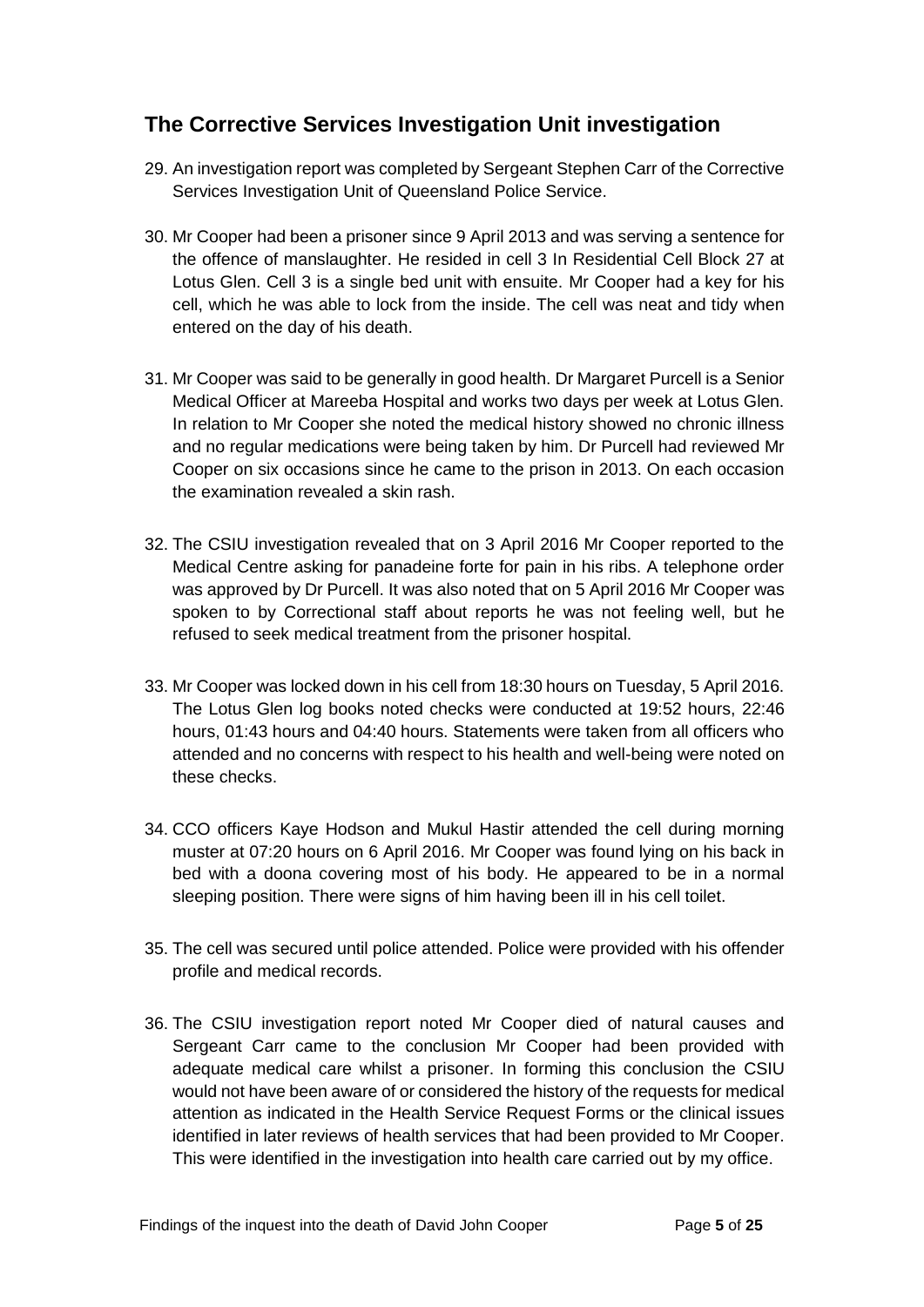## <span id="page-7-0"></span>**The evidence on how Mr Cooper died**

- 37. Clinical Nurse (CN) Bianca Allen took a completed Health Services Request Form from Mr Cooper on 29 March 2015. CN Allen says she has no recollection of this event but agrees she had signed and dated it. Her practice would have been to take the form to the night staff who had at the time the responsibility to triage the request and place it on the appropriate nurses' or VMO clinic list. CN Allen agreed that on the information contained in the request form this indicated a need for early review by a doctor but she was unable to say if as a result of a visual assessment of Mr Cooper she was less concerned.
- 38. There is no evidence Mr Cooper was placed on the list to see a doctor or nurse the next day. CN Allen stated it was possible he was and had not turned up but they did not keep records of this at the time. On balance I find it is more likely the form was missed and not triaged.
- 39. CN Ross Clarksmith and CN Bridgetta Makoti were the clinical nurses who attended a Code Blue called on 2 April 2015. CN Makoti took the lead role during the Code Blue. They were asked to attend by CCOs due to Mr Cooper stating he was experiencing shortness of breath.
- 40. The immediate impression of CN Clarksmith on seeing Mr Cooper was this was not an immediate presenting emergency. CN Clarksmith was not surprised this was the case as many Code Blues turn out not to be medical emergencies. When the two nurses attended the residential unit they could see Mr Cooper through the glass panel talking normally to CCO staff. They were told the presenting issue was shortness of breath but did not observe any heaving/gasping/shortness of breath. Mr Cooper said he was complaining of coughing up phlegm and was sore from coughing and feeling congested.
- 41. Although CN Makoti was the lead nurse and would ordinarily complete a record of the attendance in the progress notes back at the medical centre, it was CN Clarksmith who undertook this task. The reason for this was a bit unclear but the nurses stated they worked as a team and presumed it was a workload issue.
- 42. CN Makoti says she took a full set of vital observations but was unable to recall and did not record his blood pressure and his temperature was not recorded in the progress notes. She did not record the observations in the Queensland Adult Deterioration Detection System (Q-ADDS) chart but says she knew the observations would have scored 1 on the chart and would not have required a particular escalation. Mr Cooper was complaining of chest pain over a wide area indicating with his hands up and down between his waist and shoulders.
- 43. CN Makoti then used a stethoscope and listened to his chest. Mr Cooper's chest was clear, there were no wheezes or crackles that would indicate an infection. CN Makoti stated auscultation was part of her training and she performs that task daily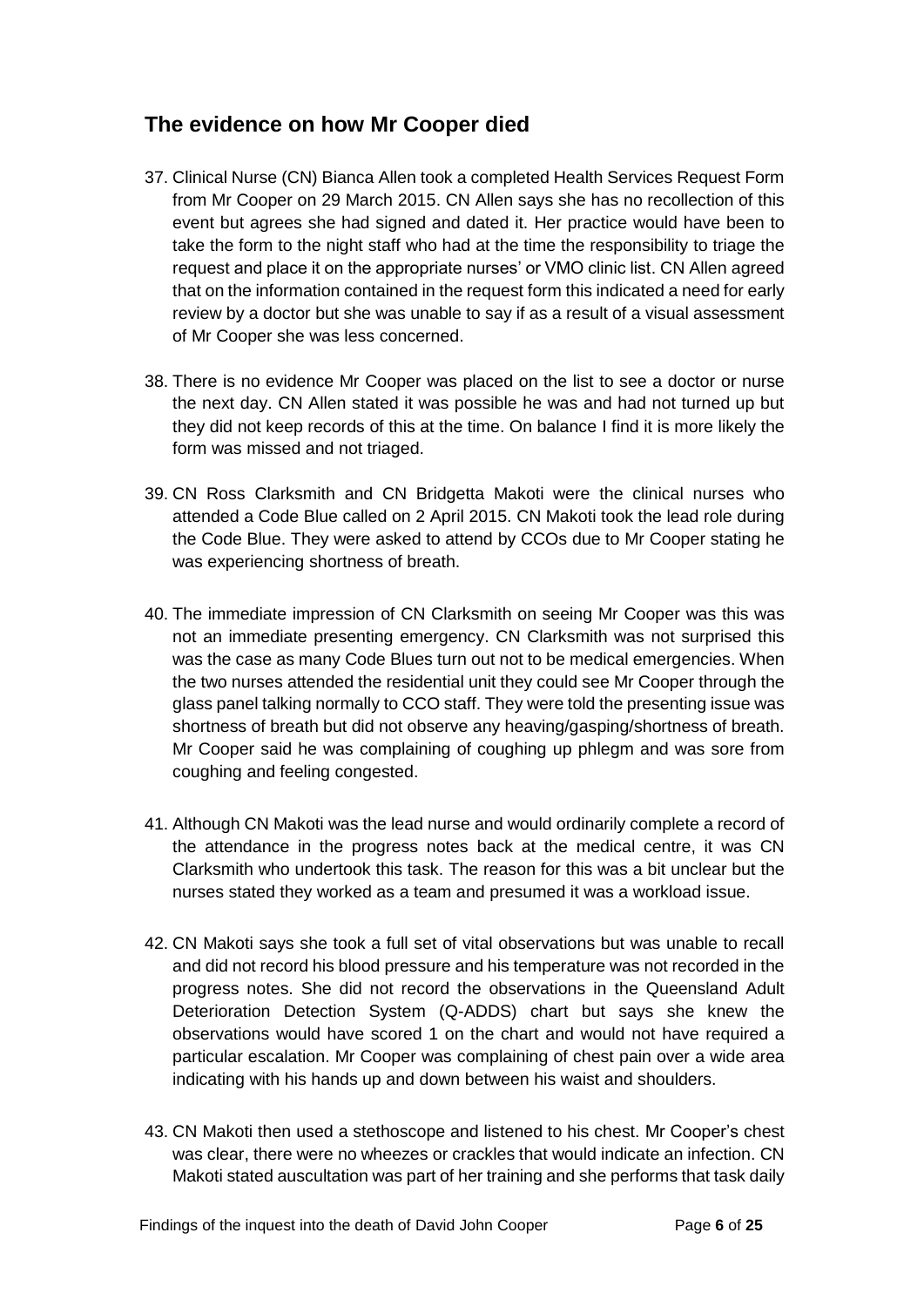and continues to receive top up yearly training in this task. CN Clarksmith stated auscultation is not a task he performs often but others do. It was noted one of the physical examinations recommended in the *Primary Clinical Care Manual* includes listening to the chest for air entry and added sounds.

- 44. A verbal handover was given at the end of the night shift about the Code Blue and it was noted Mr Cooper was placed on the nurses' clinic for the next day. CN Clarksmith said there was sufficient concern to place him on the nurses' clinic for the next day because Mr Cooper had indicated he was in pain.
- 45. The Root Cause Analysis (RCA) team noted that some of the issues relating to this event included progress notes documentation was not completed by the nurse who conducted the assessment. There was also incomplete documentation of the assessment including vital signs. The Q-ADDS chart was not used to record vital signs. As well the nursing clinical handover record contained minimal information.
- 46. It is apparent the RCA was set up relatively quickly after Mr Cooper's death and CN Makoti was able to provide further information to the RCA team based on her memory about his vital observations including that his temperature was 37 degrees and therefore in normal range.
- 47. CN Clarksmith and CN Makoti referred to a number of significant changes in practice since Mr Cooper's death, which they considered a positive step and is an improvement to the provision of health care. This included conducting a Q-ADDS chart assessment on admission of a prisoner to provide a baseline and continued use of that chart at all subsequent observations. They have also been trained in the SBAR model of communication, which is adopted in writing up their progress notes, for written handovers, and now for medication requests to VMOs. SBAR is an acronym for *Situation, Background, Assessment, Recommendation*, and is a technique used to facilitate prompt and appropriate communication.
- 48. On 3 April CN Allen is noted to have written up a telephone order for Mr Cooper for a prescription for panadeine forte for two days, Ibuprofen for seven days and paracetamol for seven days. CN Allen cannot remember if she physically saw Mr Cooper or if she in fact made the telephone order to the VMO.
- 49. Enrolled Nurse Advanced Practice (ENAP) Kerry Pink was at first unclear if she had spoken to the VMO given the progress notes for the medication order were written up by CN Allen. ENAP Pink is now more certain she spoke to the VMO during the telephone call to obtain the medication order, explaining the VMO would sometimes ask to speak to the nurse who assessed the patient, and this may have happened in this case. ENAP Pink noted Mr Cooper was a little short of breath when he attended the clinic but he settled down once he was seated. She took his vital observations, which were within normal limits. He was talking in full sentences, did not have a temperature and complained of pain from his cough. He did not look unwell.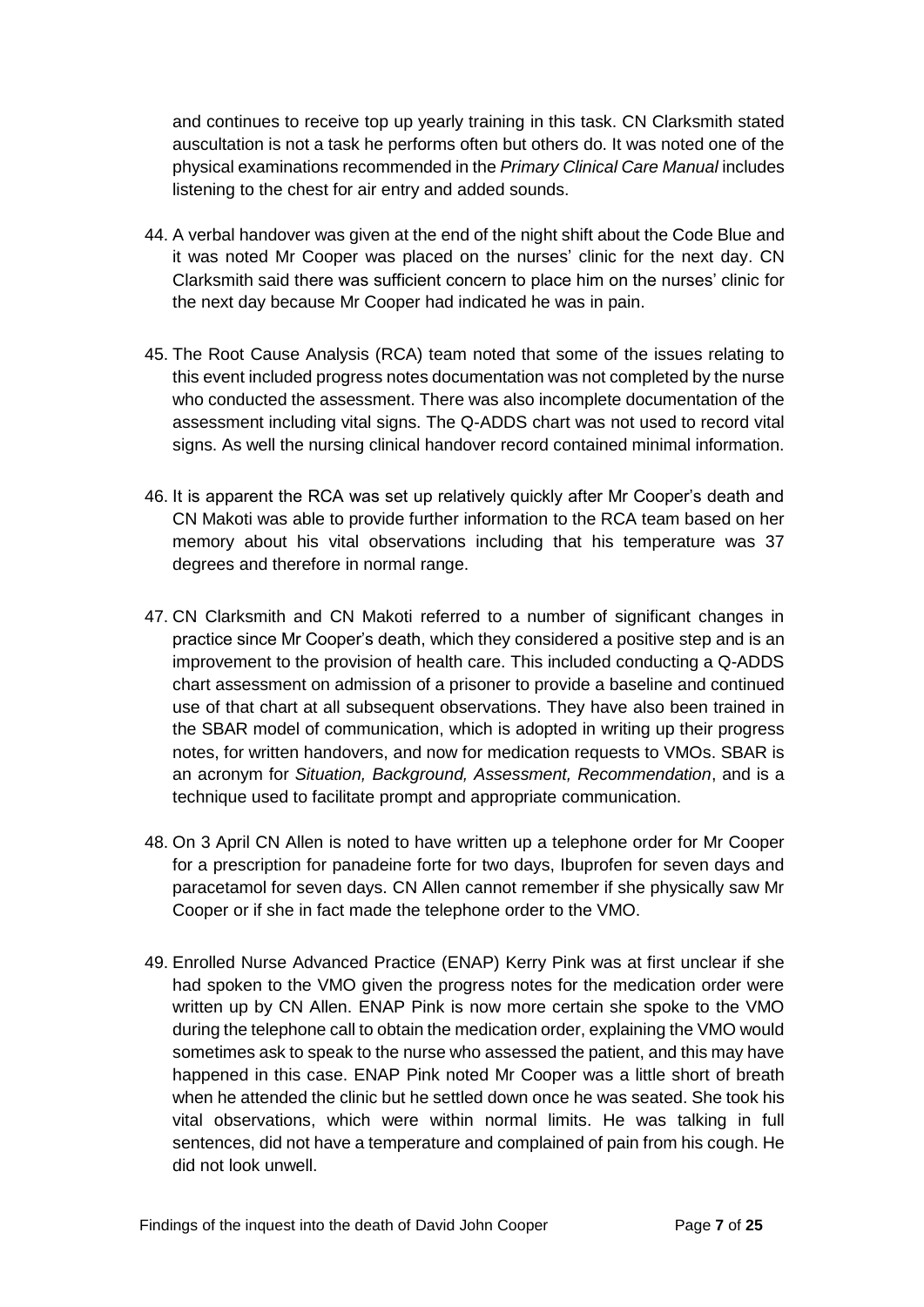- 50. ENAP Pink says she listened to his chest and thought she could hear some crackles in the left lobe and had CN Allen also listen, but CN Allencould not hear any crackles. ENAP Pink was asked about her training and experience in chest auscultation. She had worked in EDs for years and had attended annual MERC training, which included listening to chest and heart sounds and had performed this procedure on many occasions. ENAP Pink asked CN Allen to also listen as she was a more senior nurse. ENAP Pink reiterated she did not diagnose and her role was to record observations to assist others in making a diagnosis.
- 51. On 3 April 2016 Dr Purcell says she received a telephone call which she recalls was from ENAP Kerry Pink, who told her Mr Cooper had bony pain in his ribs and had asked for an order for panadeine forte. Dr Purcell says she asked if Mr Cooper had chest pain rather than rib pain and was told by the nurse he had sore ribs and his observations were normal. Dr Purcell therefore gave a telephone order for panadeine forte for three days. Dr Purcell did not consult with Mr Cooper and she had no further contact with him or any other clinician about him.
- 52. ENAP Pink gave evidence that she assumes she would have told Dr Purcell that she had initially heard crackles in Mr Cooper's chest but that her colleague, CN Allen, listened and did not hear those crackles. However, she does not have a clear recollection of this. It is therefore unclear on the evidence whether Dr Purcell was given information about one of the nurses hearing crackles and the other not.
- 53. When asked about this from a general clinical perspective, Dr Purcell stated those two observations are not clinically inconsistent as it is possible, with upper respiratory congestion, for crackle sounds to clear by way of coughing between the two examinations. As such, if Dr Purcell was told ENAP Pink heard crackles, however they were not heard by a second CN, this would not have necessarily caused Dr Purcell to be suspicious of a chest infection, particularly in the context of Mr Cooper's otherwise normal observations and ENAP Pink's impression that he did not look unwell, both of which were conveyed to Dr Purcell.
- 54. Dr Purcell stated she recalls being told his chest was clear, which means his pain was not due to a respiratory cause. Dr Purcell considered ENAP Pink an experienced nurse and she had confidence in her assessments. Dr Purcell said the prison health service is a nurse led model and if a nurse thinks a prisoner should go to hospital they make that decision. On the basis Dr Purcell was called she said she can assume the prisoner was not in a state where he needed to go to hospital.
- 55. On 5 April 2016 CCO Ryan Guilfoyle spoke with Mr Cooper as he had heard from another prisoner that Mr Cooper was feeling unwell. Mr Cooper was not a prisoner known to him. When Mr Guilfoyle approached Mr Cooper he thought Mr Cooper appeared normal and did not look pale or clammy. Mr Guilfoyle stated their training includes observing prisoners for any obvious health issues, within the limitations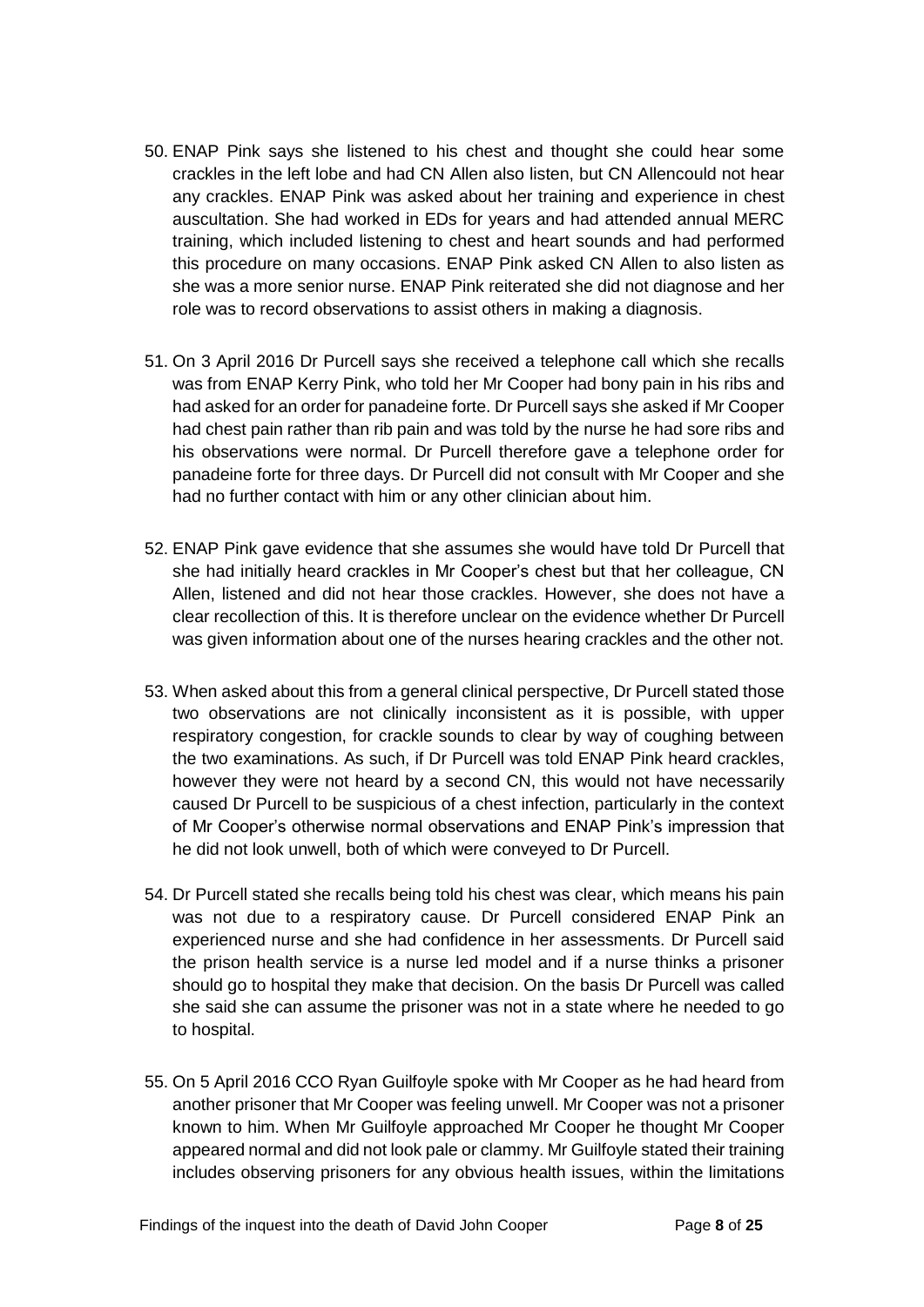of them not being clinically trained. Mr Guilfoyle asked Mr Cooper whether he felt he needed to attend the Medical Centre and Mr Cooper stated he just had a cold and did not want to attend the Medical Centre. Mr Cooper stated he just wanted to rest. Mr Guilfoyle told him if he changed his mind Mr Cooper should come and see him and he could also use the duress button.

- 56. Mr Guilfoyle stated that if he had considered Mr Cooper needed medical attention or Mr Cooper wanted to see the LGHS staff he could have called a Code Blue if it appeared an acute issue, or he would contact the medical centre and see if they could see him at an early clinic. He did not think Mr Cooper's presentation warranted either action.
- 57. Mr Guilfoyle was aware of the use of Health Service Request Forms, which CCOs will provide on request but for confidentiality reasons they are handed to the nurses on their medication rounds.
- 58. Mr Guilfoyle also noted that Mr Cooper had the opportunity to raise any concerns he had with registered nurses during their daily morning and afternoon medication rounds. The evidence is that the medication rounds are a very structured process for security reasons and there would be some but limited opportunity for nurses to assess a prisoner or speak to them. Mr Guilfoyle completed a note about his attendance on the IOMS computer system specifically to record there had been a refusal to attend the medical centre.
- 59. It is also apparent that the designated supervisor for the residential prisoner accommodation block, Andrew Goodmanson, also spoke with Mr Cooper after he was approached by another prisoner who suggested Mr Cooper was unwell. He also questioned Mr Cooper as to whether he required medical attention and Mr Cooper stated he did not want to attend the Medical Centre. When Mr Goodmanson went to his cell Mr Cooper was lying down looking at the television. Mr Cooper jumped up from his bed and he looked well. Mr Goodmanson saw the top of his shirt was wet and Mr Cooper stated he had simply wet his beard. Mr Goodmanson told him the nurses were in the block and he could arrange for him to be seen, or he could arrange to go to the clinic. He informed him about the use of the duress button.
- 60. Mr Goodmanson thought Mr Copper's demeanour was consistent with normal observations and he did not appear distressed. He was standing and talking and there were no grounds to call a Code Blue.
- 61. Jason Rees attended with Mr Goodmanson. He recalls Mr Cooper may have been sweaty but he did not appear unwell. He was walking, talking and said he was ok and was in apparent good health. Mr Rees confirmed Mr Goodmanson discussed with Mr Cooper his options.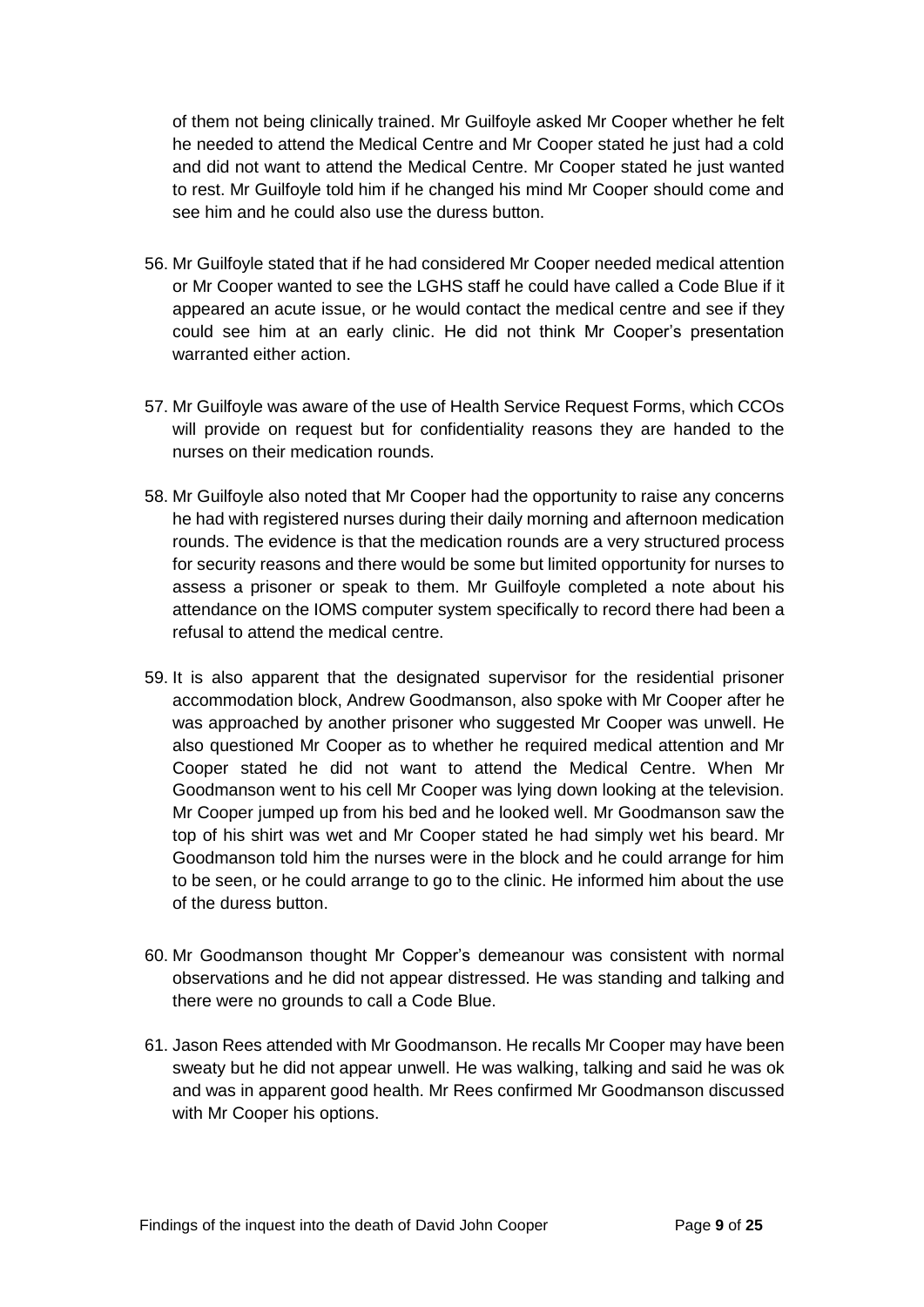- 62. CCO Aaron Humphries performed a head count/cell check at 19:28 hours and 20:46 hours on 5 April 2016. This cell check is performed by shining a torch into each cell through the viewing glass. He did not notice anything out of the ordinary with the occupant of cell 3 who appeared fit and healthy.
- 63. CCO Walter Niehsner performed a cell check of cell 3 with CCO Andrew Gordon at 0:40 hours on 6 April 2016 and did not notice anything out of the ordinary.
- 64. CCO officers Kaye Hodson and Mukul Hastir attended the cell during morning muster at 07:20 hours and found Mr Cooper deceased.

## <span id="page-11-0"></span>**Review of health services provided to Mr Cooper**

#### <span id="page-11-1"></span>*Root Cause Analysis*

- 65. Cairns and Hinterland Hospital and Health Service's (C&HHHS) conducted a Root Cause Analysis.
- 66. The RCA noted a Health Services Request Form had been completed on 27 March 2016, 11 days prior to his death. This stated Mr Cooper was suffering from a four-day history of sore throat, coughing and headaches and was requesting Panadol and Brufen. The registered nurse who reportedly received the form on the medication round noted the patient *"looked thin and was an older guy who looked like he had a hard life"* but he did not look obviously unwell. A telephone order was obtained from the VMO for oral paracetamol twice daily for six days.
- 67. The RCA team noted that an influenza outbreak had previously been declared in Lotus Glen in mid-March 2016, however swabbing for the responsible organism had reportedly ceased by the date of this presentation. The RCA noted it was unlikely the patient met the criteria for any specific influenza investigation and management. There was no complaint of fever and no high risk comorbidities.
- 68. The RCA team noted the Health Services Request Forms are completed by the patient and handed directly to nursing staff on twice daily medication rounds. The forms are prioritised by night staff to the appropriate clinic. The RCA team noted that in this instance the telephone order was not signed by the medical officer when next visited and therefore there was no additional prompt for patient review. The telephone order for ibuprofen was not completed. No vital signs observations were recorded. There was also no record apart from progress notes of the patient's attendance at the clinic.
- 69. On Tuesday, 29 March 2016 the patient completed a further request form. In this instance the form stated he had been suffering from the *"virus that was going" around since last Thursday and had a bad headache, sore throat and coughing up green phlegm."* The form stated he had been receiving *'Panadol and Brufen but cannot get rid of it and had lost 5 kg in weight'*. He requested antibiotics. The clinical nurse who signed to confirm she had received the form is said to have not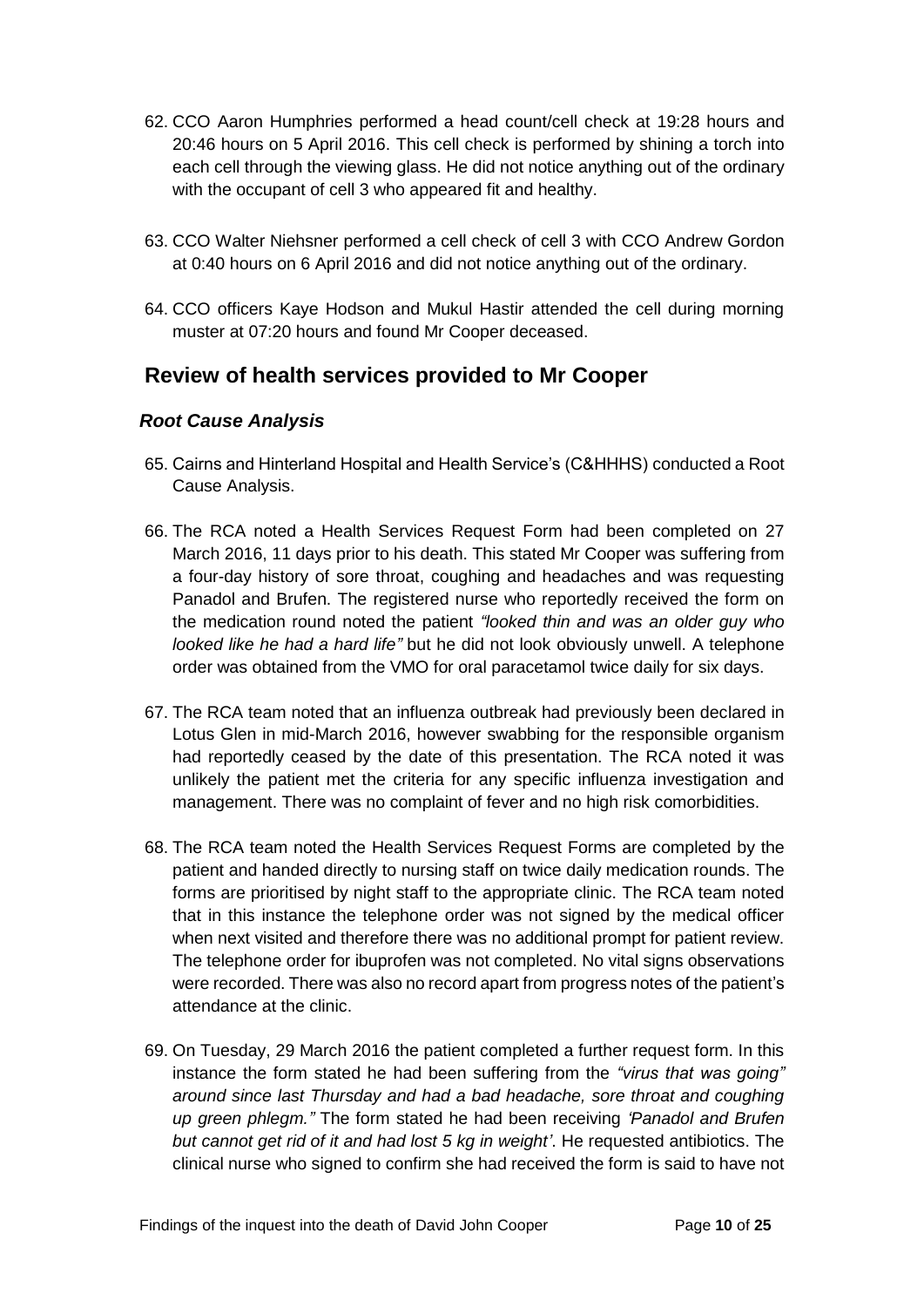assessed the patient and had no recollection of the patient or the form. She could not confirm if any attempts were made to book him into a nurse or Doctor's clinic for the next day.

- 70. The RCA team noted that VMO attendances are twice weekly on Monday and Fridays. Medical attendance on Wednesdays is mainly restricted to the low security offenders at the farm complex. It was noted there was very limited time for nursing or medical clinics on Wednesday afternoons. The RCA team noted that if this patient had been seen by a medical officer there is no guarantee that further investigations such as chest x-rays or treatment with antibiotics would have been ordered. The VMO on interview stated she would rarely order the collection of sputum specimens. The RCA team stated that if the patient had been fully assessed and an appropriate follow up plan implemented, there may have been opportunities to better monitor his progress and identify potential deterioration.
- 71. The RCA team considered the issues identified included that he had not been seen by the medical officer nor had he been booked in to the next clinic on Friday, 1 April 2016. He was not assessed by nursing staff in the clinic. There was no documentation in the progress notes. There was no documentation on the Health Services Request Form regarding actions or outcome. Oral paracetamol had been given twice daily but there was no documentation of the effect.
- 72. On Saturday 2 April 2016 the patient completed a further request form stating he had "*flu symptoms/shaking'*. He was booked into a nurse's clinic. It was noted that the Health Services Request Form had not been signed by the patient. The form was not signed and dated by the nurse and only that "Nurses Clinic" was recorded.
- 73. On Saturday 2 April a CODE BLUE was called because the patient was reporting shortness of breath. He complained of flu-like symptoms and chest pain in areas stated as "*vaguely between waist and shoulders"*. In interview for the RCA, the clinical nurse was adamant the patient did not complain of chest pain specifically, but when asked where his pain was, moved his hand up and down his trunk from stomach to chest and vaguely around the stomach. The clinical nurse stated that if the patient had complained of chest pain per se they would have proceeded as per the *Chest Pain Management Procedure* with an ECG being recorded and faxed to the medical officer.
- 74. The clinical nurse is said to have auscultated his chest and was confident this was done thoroughly, and heard good, equal air entry without abnormal sounds. He was booked into the nurse's clinic for the next day.
- 75. The RCA team noted booking him into the clinic was an appropriate response. Staff reported there is an average of one CODE BLUE call per night shift and these are not always clinically warranted. The RCA team noted that staff report that prisoners are aware that by stating they have chest pain this will generate a CODE BLUE for immediate attention. Staff are aware that requests for medication, particularly pain relief, may be made in excess of clinical requirements and relate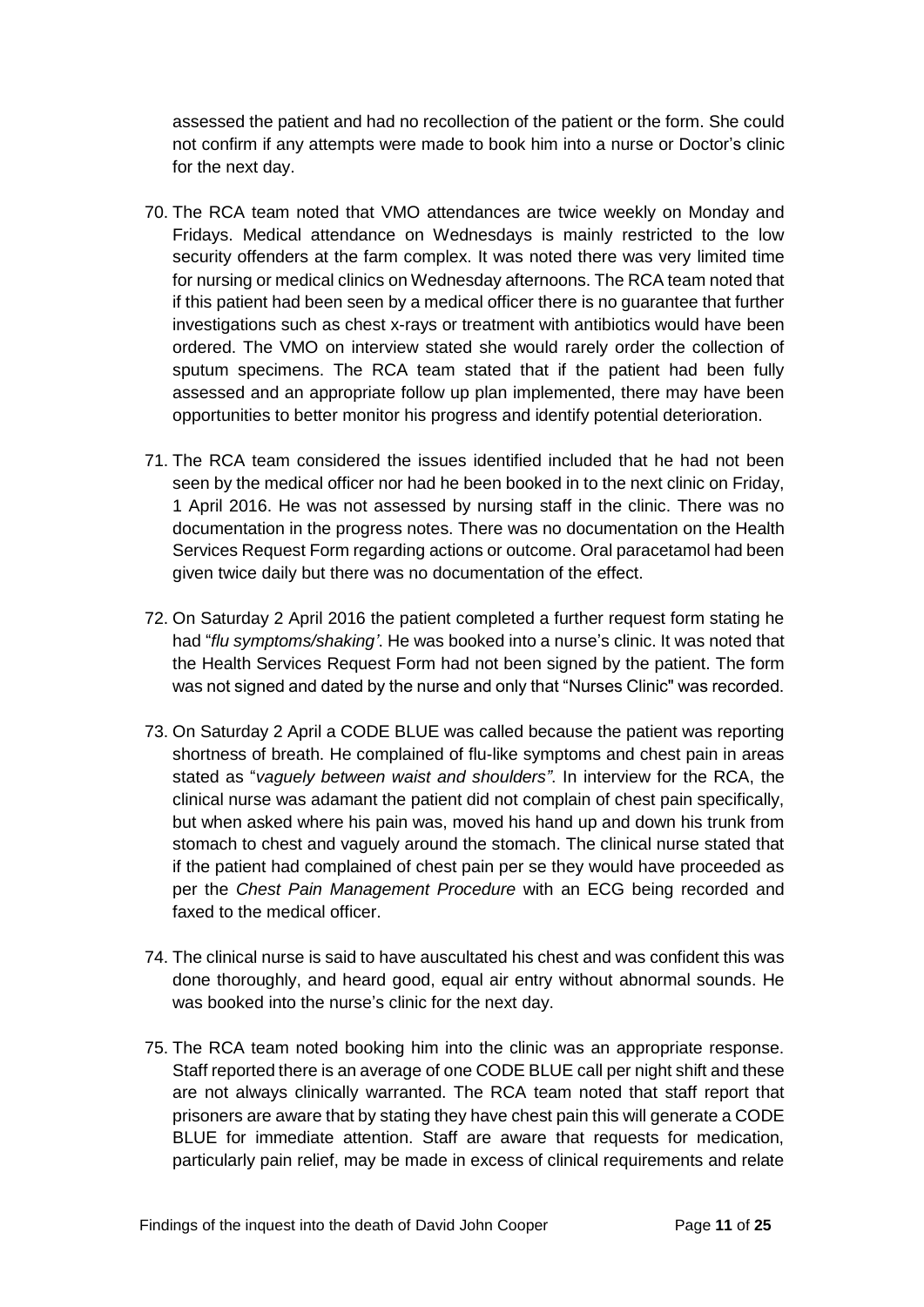to drug seeking behaviour. However, this was not likely in this case as the patient was reportedly offered further analgesia but declined it.

- 76. The RCA team noted that some of the issues relating to this event included progress notes documentation not completed by the nurse who conducted the assessment. There was incomplete documentation of the assessment including vital signs. The Q-ADDS chart was not used to record vital signs. As well the nursing clinical handover record contained minimal information.
- 77. The RCA noted in relation to the presentation on 3 April 2016 that his presentation was of increasing shortness of breath on exertion, coughing up white sputum and increasing pain in his ribs when lying down. His vital observations were recorded. The Enrolled Nurse Advanced Practice (ENAP) was asked if he had chest pain to which he replied no. An ECG was not recorded as the ENAP was confident the pain was in the ribs due to excessive coughing rather than a cardiac source. The ENAP completed a chest auscultation and reported equal air entry bilaterally but was sure she did hear crackles in the left lower lobe. The ENAP asked the clinical nurse to listen to the chest. The CN reported she did not hear crackles or other abnormal breath sounds but agreed with the overall assessment as probably a viral illness. According to the RCA report the VMO was telephoned and the ENAP reportedly explained she heard crackles in the chest but the clinical nurse did not hear abnormal signs. The VMO asked if the patient had chest pain to which she replied no. The ENAP states she asked the doctor if she wanted to order pain relief or antibiotics. Panadeine forte, brufen and Ventolin puffer was ordered but no antibiotics. The ENAP did not remember any specific monitoring or follow-up instructions and the medical officer could not recall specifically asking the nurse to conduct any particular follow-up for the patient including booking him into a nurses or Doctor's clinic.
- 78. The RCA team noted the ENAP and clinical nurse were experienced. The RCA team noted the medical officer is only on call by telephone. If prisoners are needed to be seen by medical officers outside of clinical hours they are usually transported to Mareeba Hospital ED. The RCA noted that even if the patient had attended hospital, there is no guarantee that further investigation such as chest x-rays or antibiotics would have been ordered.
- 79. The RCA team also noted that if antibiotics had been ordered at this stage it would most likely have been amoxicillin. As staphylococcus aureus was identified on autopsy and this was resistant to penicillins, the routine antibiotic for mild community-acquired pneumonia would not have been effective. The RCA team noted there may have been further opportunity to identify the patient was not improving despite antibiotic therapy, which potentially may have prompted further review.
- 80. The RCA was given access to a note made in the Lotus Glen case file that on 5 April 2016 Mr Cooper seemed ill and was seen by Residential Sierra. The prisoner admitted he felt ill but refused to go down to the Medical Centre, saying he just wanted to rest. The RCA noted the Corrective Services report, while indicating

Findings of the inquest into the death of David John Cooper Page 12 of 25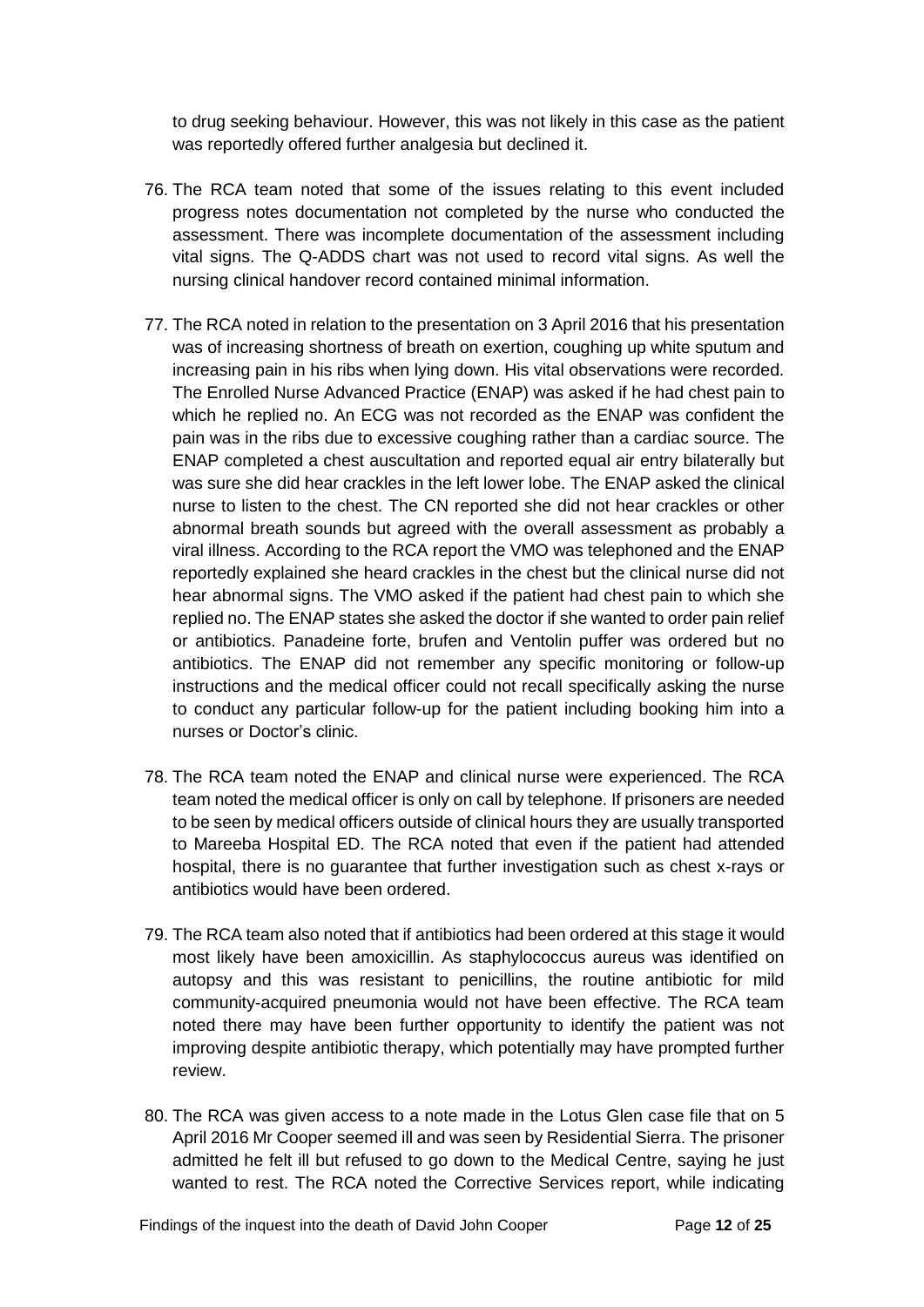some level of concern, was somewhat contradictory, as the report ended with a statement to the effect there were *"no issues"*. The RCA team noted it appears officers have relied on the prisoner's reported refusal to attend the health centre.

- 81. The RCA noted there was a potential clinical deterioration that had not been communicated to Lotus Glen Health Centre staff as per protocol. It was considered this may have been a missed opportunity to potentially provide nursing and medical assessment, further investigation and potentially treatment.
- 82. The RCA team had no concerns regarding the nursing staff response to the CODE BLUE. It was appropriate for CPR to be discontinued considering no signs of life were evident and early signs of rigor mortis were present. The RCA team noted that although Corrective Services staff conduct regular checks throughout the night, these are only torch checks and would not usually be able to observe whether or not the prisoner was breathing.
- 83. The RCA team noted that Staphylococcus aureus having been cultured in postmortem specimens is the likely causal organism of the patient's pneumonia complicating a viral respiratory illness. Staphylococcus aureus is an infrequent pulmonary pathogen, however it is associated with severe disease and is usually resistant to standard antibiotics. The RCA team speculated the patient may have deteriorated rapidly on the evening of 5 April 2016. If deterioration had been recognised and suspected pneumonia identified that this would have provided an opportunity to transfer him to hospital.
- 84. The RCA found it was difficult to determine exactly whether any other specific interventions through the course of his illness would have altered the adverse outcome. The RCA team however, identified that opportunities for patient review and follow-up were not maximised and therefore proposed various corrective actions for system improvements.
- 85. With respect to contributing factors identified the RCA noted that as systems for handover, follow up and monitoring of patients at risk of deterioration were either not adequate or was not adequately followed in this case, the patient's most recent nursing assessment did not trigger a clinical review increasing the likelihood he received sub-optimal clinical follow-up and monitoring. This together with sub optimal communication between QH and QCS staff regarding patients at risk of deterioration and over-reliance on self-referral, leading to clinical staff not being notified of his potential deterioration, may have contributed to clinical deterioration not being identified in order to provide an opportunity to consider appropriate treatment. This in turn may have increased the likelihood of the patient dying unexpectedly in custody from pneumonia.
- 86. The RCA recommended that systems for follow-up of monitoring of Lotus Glen Health Service patients at risk of deterioration are reviewed and formalised.
- 87. The RCA team also identified that the Q-ADDS chart was not being routinely utilised within the Lotus Glen Health Service centre unless patients were identified

Findings of the inquest into the death of David John Cooper Page 13 of 25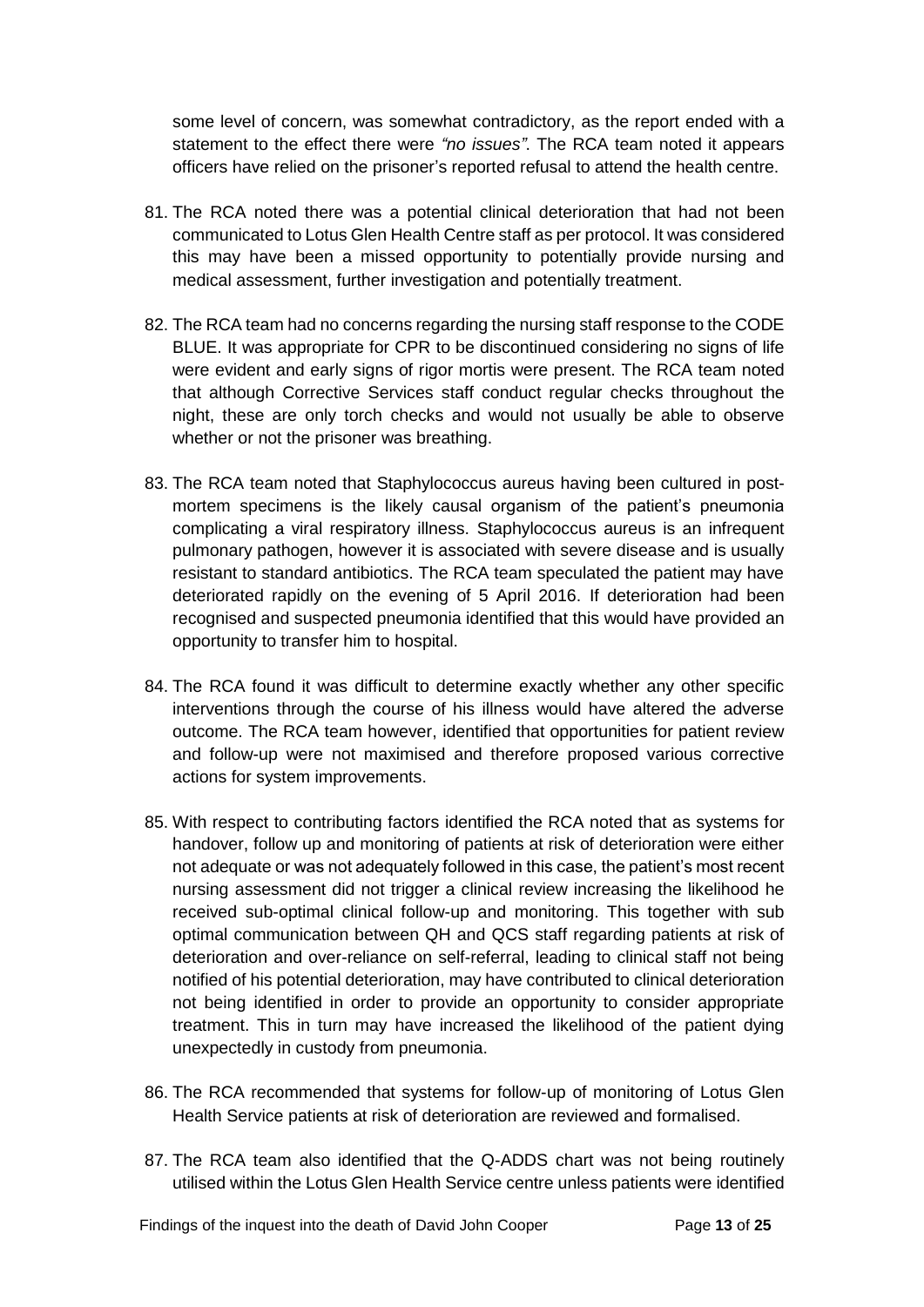as acutely unwell. It was recommended that the health service comply with statewide implementation of the Q-ADDS tool. As well it was recommended that the Medication Telephone order be reviewed and further revised to comply with relevant medication, clinical documentation and handover procedures.

88. A total of six recommendations were made. Ms Vickye Coffey, Director of Nursing for Mareeba Hospital and LGHS provided a detailed statement setting out how those recommendations were being implemented.

#### <span id="page-15-0"></span>*Clinical Forensic Medicine Unit Review*

- 89. A Forensic Medical Officer with the Clinical Forensic Medicine Unit within Queensland Health, Dr Gary Hall was asked to comment on the circumstances of Mr Cooper's death from a clinical perspective. Having reviewed Mr Cooper's medical file as well as the autopsy report, Dr Hall expressed a number of concerns regarding the health care Mr Cooper received.
- 90. Whilst acknowledging that Mr Cooper's presentation initially was quite 'generic' with mild non-focal symptoms and no fever, Dr Hall noted Mr Cooper had progressive shortness of breath, pleuritic chest pain and audible noises on his chest with raised pulse and respiratory rate by the time of his examination on 3 April 2016. Dr Hall expressed a view this ought to have caused nursing staff to refer Mr Cooper to the doctor for review and potentially referral for chest x-ray. Dr Hall acknowledged an x-ray may not have revealed classical signs of the bacterial pneumonia, which was found in Mr Cooper's lungs at autopsy, but it is likely some evidence of chest infection or pleural reaction would have been discernible, providing a reasonable opportunity for a chest infection to have been diagnosed and antibiotics commenced prior to Mr Cooper's death.
- 91. Dr Hall went on to acknowledge he was unable to state whether those antibiotics would have been effective against the particular strain of bacteria present in Mr Cooper's lungs, and therefore it is unknown whether such treatment would have made any difference to the outcome in Mr Cooper's case.
- 92. Dr Hall expressed a particular concern that the examination of Mr Cooper on 3 April 2016 was performed by an enrolled nurse, who would not normally be qualified to auscultate (or listen to breath sounds in) a person's chest as the nurse purported to do that day. He also noted it appeared the enrolled nurse then formed an opinion to prescribe Panadeine forte and requested this of the doctor, rather than this being initiated by the doctor, and without any referral of Mr Cooper to the doctor for further medical assessment.
- 93. Based on these concerns, Dr Hall recommended that the level of medical supervision and staffing at the Lotus Glen Health Service Centre be reviewed to ensure that prisoners are examined appropriately by qualified medical practitioners and within acceptable timeframes.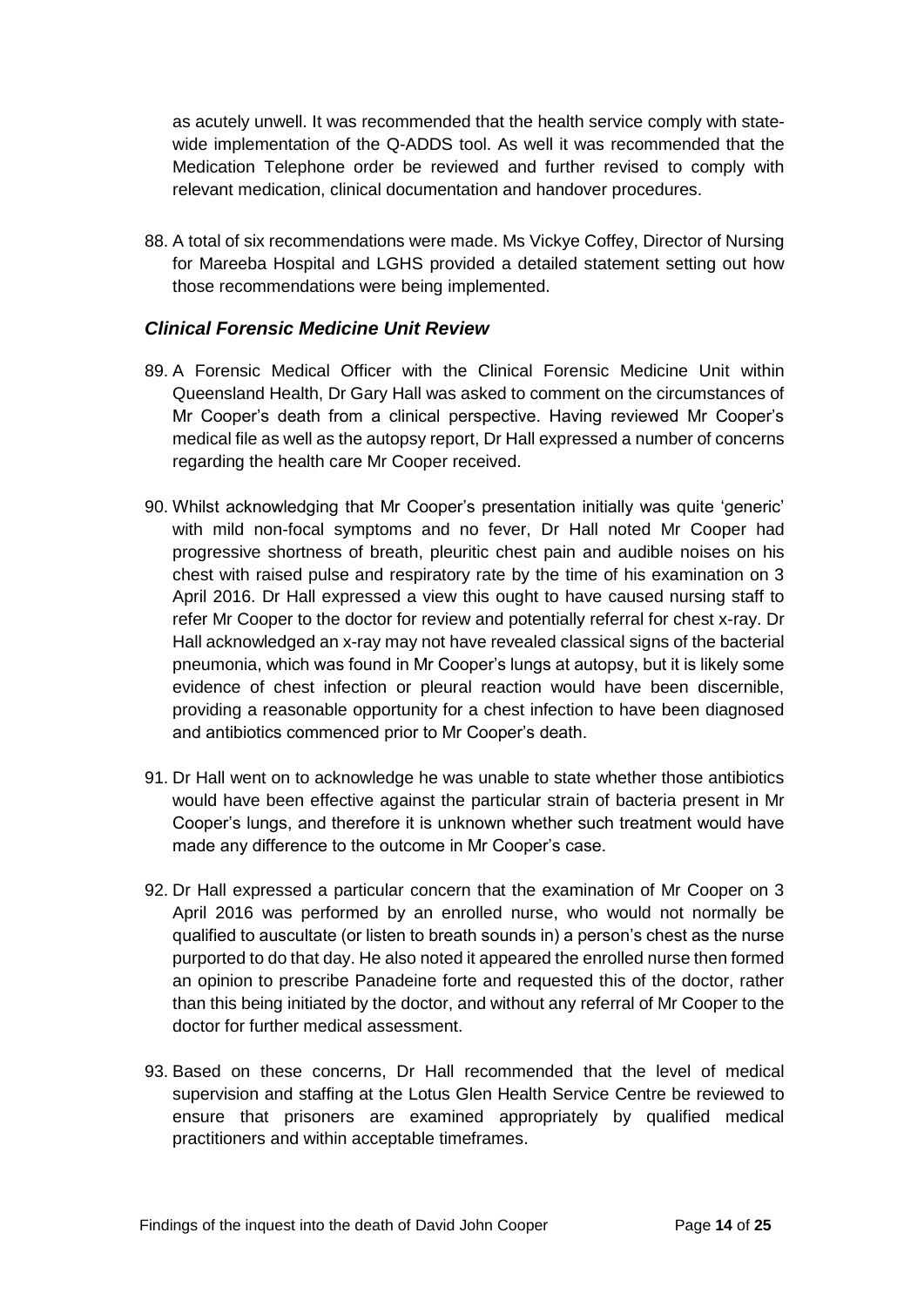- 94. Subsequent to this initial review, Dr Hall was provided a copy of the C&HHHS RCA review of the health services provided to Mr Cooper by staff working within the medical centre at Lotus Glen. Dr Hall was asked to comment on whether the information contained in that review changed his opinion in any way.
- 95. Dr Hall pointed to a number of findings consistent with his own, including inadequacy of documentation, lack of review of Mr Cooper by a doctor, and a missed opportunity to arrange a more urgent medical review and possibly further clinical investigations when Mr Cooper presented to the clinic and was assessed on 3 April 2016.
- 96. Regarding the assessment on 3 April 2016, Dr Hall noted further information that, apart from the enrolled nurse (identified in the RCA as an "advanced practice enrolled nurse" or "ENAP") who performed the initial chest auscultation, a second nurse at the level of Clinical Nurse also apparently examined Mr Cooper's chest and formed an opinion there were no crackle sounds. This information was then passed on to the doctor during the phone call to request Panadeine forte. Dr Hall noted this consultation with the Clinical Nurse and communication with the doctor was poorly documented or not documented at all within Mr Cooper's clinical notes. He also maintained his concern that the skill of chest auscultation and diagnosis would not be within the scope of practice of either of the nurses who assessed Mr Cooper that day. Dr Hall went on to state that the fact Mr Cooper's condition was such that it prompted those nurses to listen to his chest, should have resulted in Mr Cooper's case being escalated for medical review, if not that day then at least in the clinic the following day.
- 97. Dr Hall noted the recommendations made by the RCA team including improvements to monitoring of prisoners' health and improved policies and documentation regarding deteriorating patients and clinical handover. He also noted an increase in resources available to nursing staff, with the Visiting Medical Officer no longer being the sole medical officer on call and with out-of-hours advice also now available from the Mareeba Hospital Emergency Department. Dr Hall agreed the RCA's recommendations and subsequent improvements implemented by C&HHHS were reasonable. Dr Hall offered one further suggestion, namely that C&HHHS review the scope of practice of the ENAPs employed within their service areas, including within Correctional Services, to ensure they are not practicing outside of their scope and hence exposing themselves to professional harm.
- 98. Dr Hall maintained his concerns regarding the issues of nurses performing chest auscultation as potentially being out of their scope of practice. He considered there was a missed opportunity to have Mr Cooper examined by a doctor but because of the infection being S. aureus this may not have changed the outcome.

#### <span id="page-16-0"></span>**Other evidence**

99. Michael McFarlane is the general manager of Lotus Glen. He provided a statement on behalf of Queensland Corrective Services (QCS) relating to the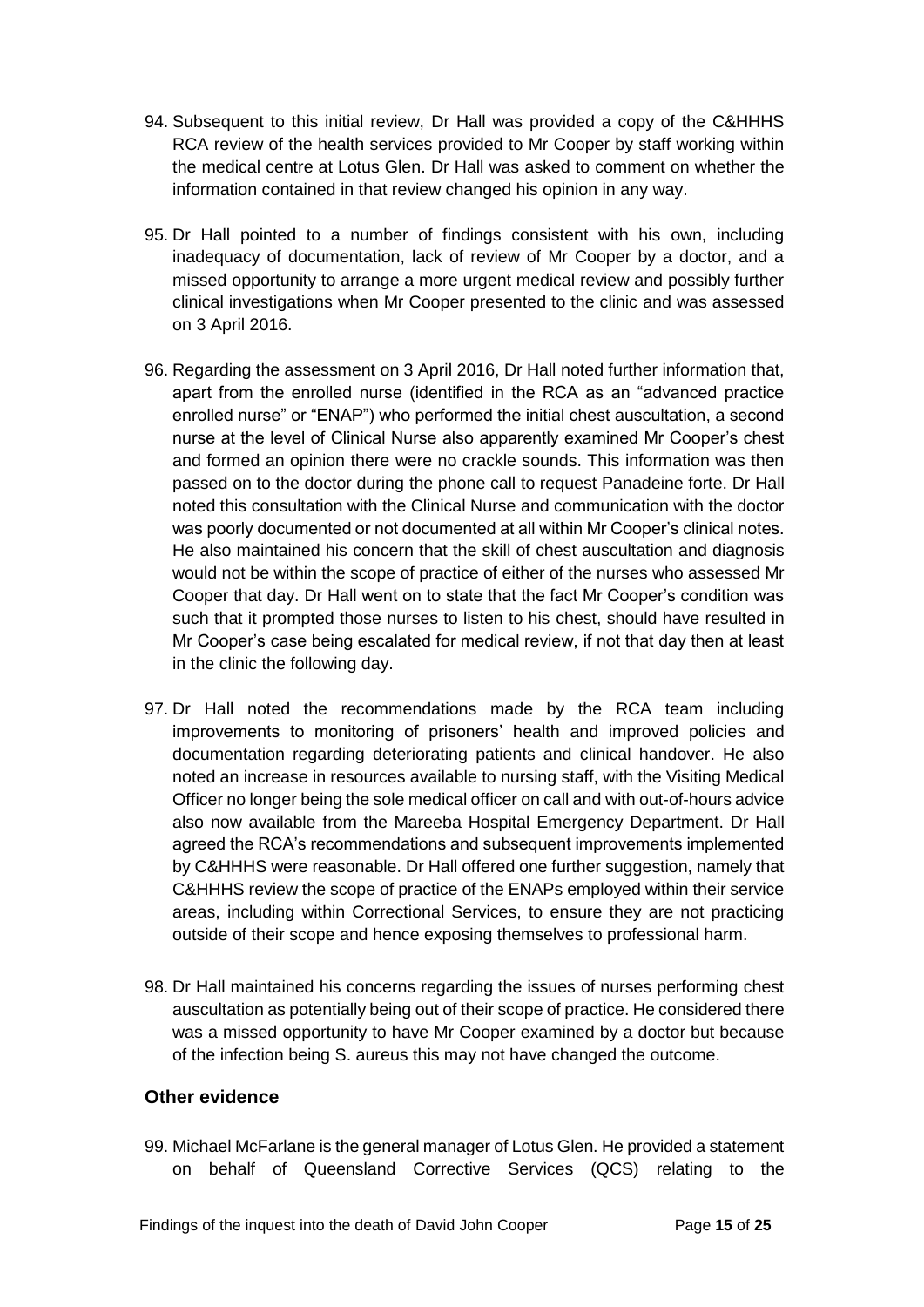recommendations in the RCA report. He noted that QCS communicate with Queensland Health staff via email or telephone if there are concerns regarding a prisoner health status. QCS does provide oversight for prisoners within accommodation units as per routine operational requirements including visual inspections within the cells. They do not rely on medical care plans until a medical assessment has been made. Although prisoners have the right, like those in the community, to refuse medical treatment, a CCO officer would report a sick patient to a nurse without the prisoner's permission or consent by calling a CODE BLUE emergency if the prisoner appears to be having a health crisis or is in distress.

- 100. In respect to the review of the Health Service Request Form Mr McFarlane believes this has been completed. He can confirm that an email was sent by the nursing unit manager requesting QCS officers have access to the revised Health Service Request Form. These were subsequently updated on the QCS system for easy access.
- 101. Mr McFarlane stated QCS conducts regular contingency testing for medical emergencies for CODE BLUES. This is conducted as a joint exercise between QCS and Queensland Health to assess where improvement could be made in the process.
- 102. Director of Nursing (DON) Vickey Coffey also provided a detailed response to a request for further information about the implementation of the recommendations from the RCA.
- 103. DON Coffey also advised that the model of the LGHS is nurse led primary health care. The nurses are guided by the *Primary Clinical Care Manual, 9th edition 2016.* This is a comprehensive manual applying to many conditions. The nurses use the manual to guide their clinical observation taking to then make calls to medical officers for advice and orders. DON Coffey stated that chest auscultation is one of the techniques used by nurses to conduct their investigations and now forms part of their training and is within their scope of practice. DON Coffey stated nurses receive training in how to perform chest auscultations as part of their mandatory annual training with CHHHS.
- 104. The guidelines that inform their clinical practice at the Centre, namely the *Primary Clinical Care Manual,* include an expectation that listening to the chest for air entry and added sounds (crackles or wheezes) will form part of their clinical assessment of a patient presenting with symptoms suggestive of an upper respiratory tract infection.
- 105. As well the Bachelor of Nursing Degree now includes chest auscultation (along with many other examinations and procedures that were historically only performed by doctors) as part of nurse training.
- 106. I accept that, based on her evidence as well as the nurses who gave evidence, chest auscultation is within the scope of practice of nurses providing health care at LGHS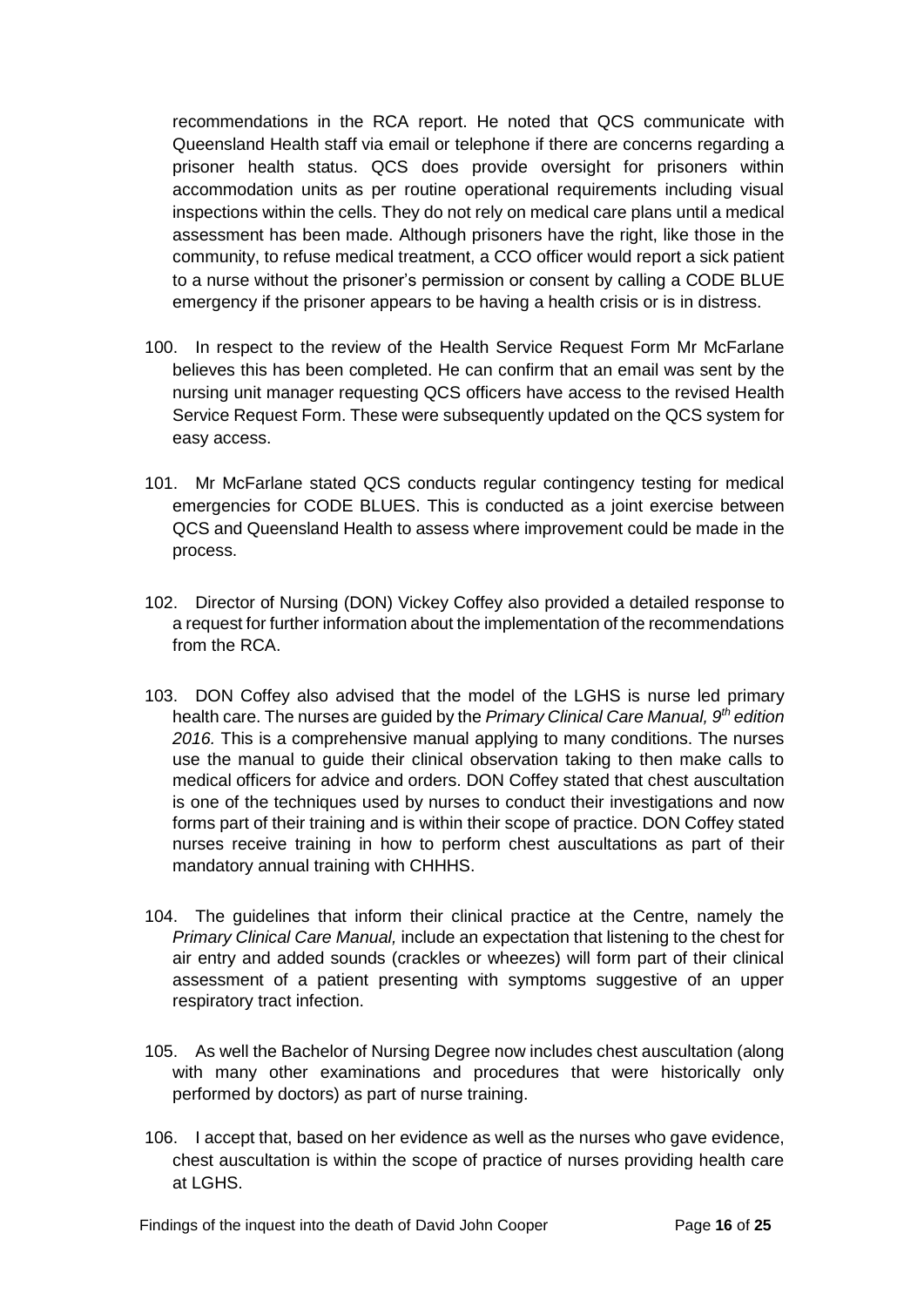## <span id="page-18-0"></span>**Conclusions on the Issues**

- 107. In reaching my conclusions it should be kept in mind the *Coroners Act 2003*  provides that a coroner must not include in the findings or any comments or recommendations, statements that a person is or maybe guilty of an offence or is or maybe civilly liable for something. The focus is on discovering what happened, not on ascribing guilt, attributing blame or apportioning liability. The purpose is to inform the family and the public of how the death occurred with a view to reducing the likelihood of similar deaths.
- 108. A coroner should apply the civil standard of proof, namely the balance of probabilities but the approach referred to as the *Briginshaw<sup>3</sup>* sliding scale is applicable. This means that the more significant the issue to be determined, the more serious an allegation or the more inherently unlikely an occurrence, the clearer and more persuasive the evidence needed for the trier of fact to be sufficiently satisfied that it has been proven to the civil standard.
- 109. With respect to the *Briginshaw* sliding scale it has been held that it does not require a tribunal of fact to treat hypotheses that are reasonably available on the evidence as precluding it from reaching the conclusion that a particular fact is more probable than not.
- 110. In matters involving health care, when determining the significance and interpretation of the evidence the impact of hindsight bias and affected bias must also be considered, that is where after an event has occurred, particularly where the outcome is serious, there is an inclination to see the event as predictable, despite there being few objective facts to support its prediction.

#### <span id="page-18-1"></span>*How he died*

l

- 111. The cause of death found at autopsy was considered to be pneumonia due to staphylococcus aureus. This appears to have rapidly developed as Mr Cooper was probably unwell but not critically unwell on 5 April 2016.
- 112. Given the evidence of Dr Purcell and Dr Hall regarding the speed in which he could have deteriorated with S. aureus, I consider it likely Mr Cooper deteriorated rapidly due to a process involving S. aureus in the context of a person being unwell with the flu with some consequent reduced immunity who then developed a secondary fulminant infection with S. aureus with a rapid demise after that, particularly in the presence of an enlarged heart.

#### <span id="page-18-2"></span>*Exchange of Health Information by correctional staff to health staff*

113. One of the issues explored at the inquest was whether CCOs or other staff of Lotus Glen had any other information about Mr Cooper's health that, if communicated to LGHS staff or acted upon in some other way, may have resulted

<sup>3</sup> *Briginshaw v Briginshaw* (1938) 60 CLR 336 at 361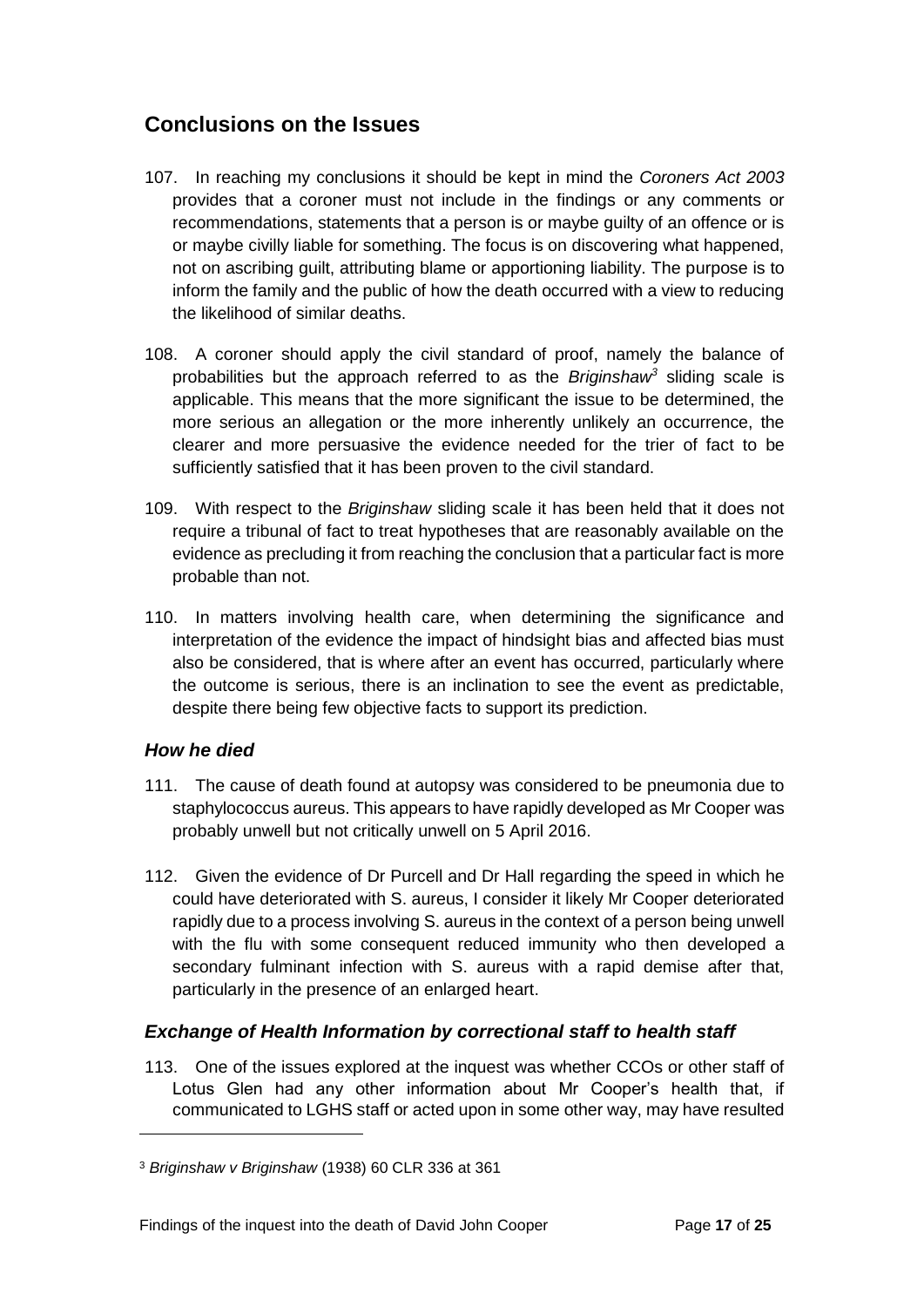in a different outcome for Mr Cooper. This was a matter that was critically raised in the RCA.

- 114. Having now heard from both LGHS and QCS staff, including the three individual QCS officers who interacted with Mr Cooper on 5 April 2016, it is my view the QCS officers that day acted professionally and appropriately. Immediately upon being notified of information that Mr Cooper was unwell, the officers took appropriate action to check on Mr Cooper's wellbeing. Mr Cooper was offered the opportunity to attend the medical clinic, which he declined. Each of those officers gave evidence that Mr Cooper was otherwise in "apparent good health", that is, there were no indicators that he might otherwise need urgent medical attention via the calling of a Code Blue.
- 115. The officers also gave evidence that they had the option to contact LGHS staff via telephone or email if they had concerns about a prisoner's wellbeing that was not at the level of a Code Blue. QCS officers and LGHS staff gave evidence this was a regular and well-working practice between staff of the two agencies but there was nothing about Mr Cooper that caused them to be concerned for his wellbeing at that time.
- 116. The QCS officers say they reminded Mr Cooper of his options if he did need help, which included speaking with QCS officers to arrange to go the medical clinic, speaking with the nurses on the medication rounds, and using the intercom in his cell to call for help.
- 117. The RCA team did acknowledge it had been reported to them that *"Health Service staff are regularly contacted by Corrective Services staff if concerns arise regarding prisoners' health and wellbeing"*, and that policies were in place to encourage this communication. The evidence of LGHS and QCS staff at the inquest was consistent with this description, with all witnesses speaking well of those communication practices and processes, from both a health and a custodial perspective.
- 118. In this case there is no evidence of any systemic communication issues between LGHS and QCS staff at Lotus Glen that impacted on the quality of care Mr Cooper received on 5 April 2016 when he was reported to QCS officers as being unwell.
- 119. Only Mr Cooper knew how unwell he felt on 5 April 2016. It cannot now be known why he refused medical treatment that day, when on several occasions previously he had actively sought treatment by way of Health Service Request Forms and the Code Blue call for shortness of breath. It is possible Mr Cooper held a belief that, due to the outcome of his earlier interactions with LGHS staff who found nothing of clinical significance, there was "nothing to be worried about". If processes had been such that Mr Cooper had been spoken to by a clinician in relation to his refusal to seek treatment that day, it is possible he may have made a different decision. It is equally possible that Mr Cooper simply did not feel that unwell, even on 5 April 2016.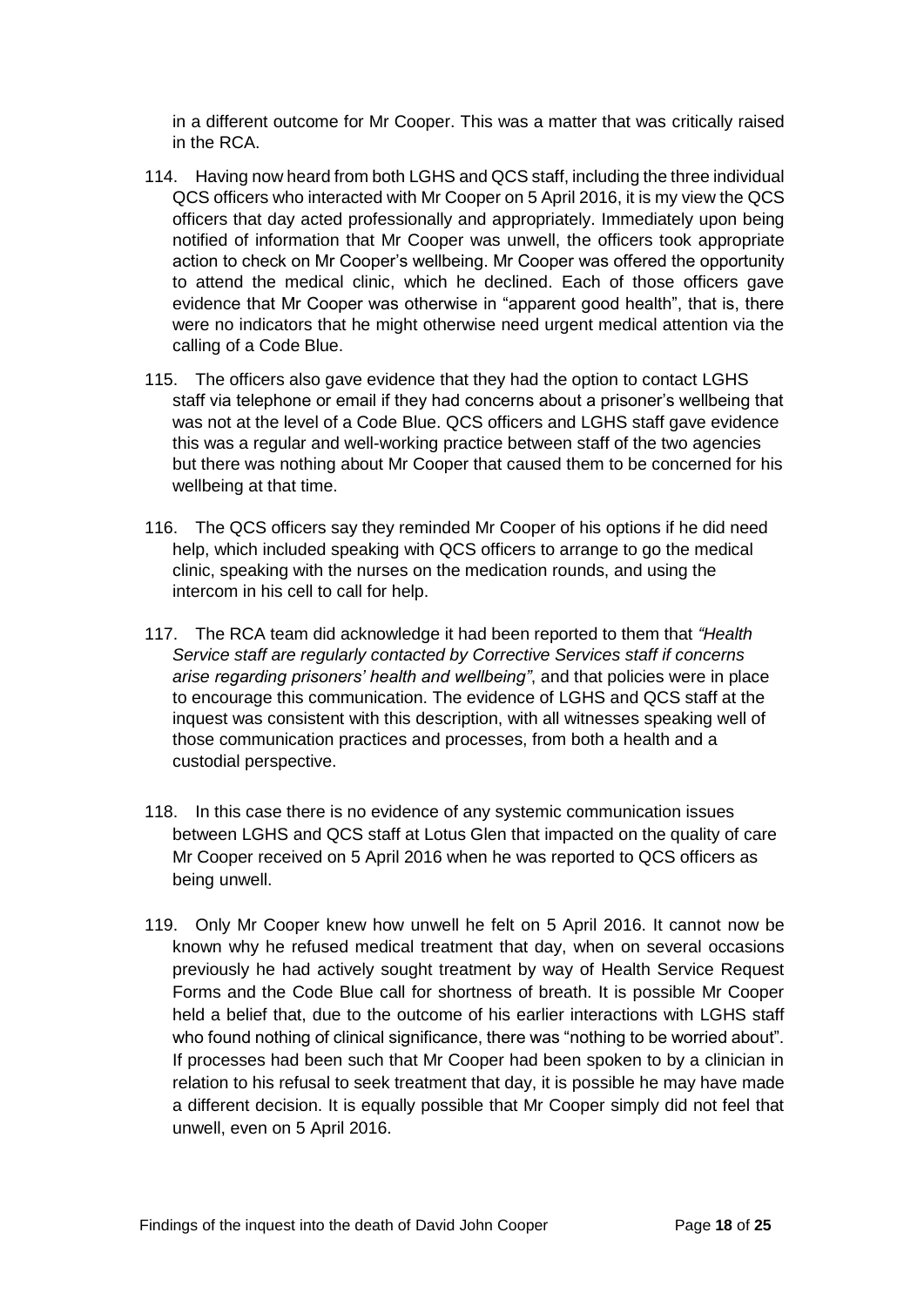- 120. The Refusal of Treatment Form allows LGHS staff the opportunity to speak with the prisoner to encourage them to accept treatment, and to advise them of the risks if they do not do so, so that the prisoner can make an informed decision. It is unclear if this would have made a difference in this case, in that Mr Cooper did not fall within the circumstances envisaged by that form, namely refusal to attend a pre-booked clinic appointment or other medical treatment previously arranged. In Mr Cooper's case, he was refusing an offer from QCS staff to arrange for his attendance at the clinic, based on fresh concerns that had arisen about his wellbeing rather than a pre-arranged appointment. This would not have triggered the Refusal of Treatment process.
- 121. Both QCS and Health Service staff gave evidence that, in those circumstances and consistent with current communication practices between QCS and the LGHS, it is likely QCS officers would still document the refusal (e.g. as a case note in IOMS) and, where they remain concerned about a prisoner's wellbeing, would raise this with LGHS staff by telephone or email or in person during medication rounds. LGHS staff gave evidence that, if they received such contact, they would have a discussion with QCS staff to essentially triage the concerns and determine whether further action is required, which may include actioning via a Code Blue, requesting QCS staff to encourage the prisoner to attend the clinic, or asking a nurse on a medication round to check on the prisoner.
- 122. The potential benefit in Mr Cooper's case of QCS alerting staff to his refusal of treatment, is that this may have caused LGHS staff to speak with Mr Cooper, as they would with anyone who had refused treatment, to let him know of the risks of not seeking treatment so at least he was making an informed decision. The question then arises whether this informal process may warrant some level of formalisation by way of written policy or procedure regarding communication between QH and QCS when a prisoner is refusing treatment that has not been pre-arranged.
- 123. Counsel Assisting suggested that rather than make a prescriptive recommendation in this regard, I should consider making a broad recommendation that the review currently underway by a working group of QH and QCS examining the existing MOU and Operating Guidelines and referred to in two recent inquests also include consideration of the circumstances of Mr Cooper's death and relevant coronial findings.<sup>4</sup>

l

<sup>4</sup> Referred to in the *Findings of the inquest into the death of Franky Houdini*, delivered 16 May 2018 and *Inquest into the death of Zachary James Holstein*, delivered 20 June 2018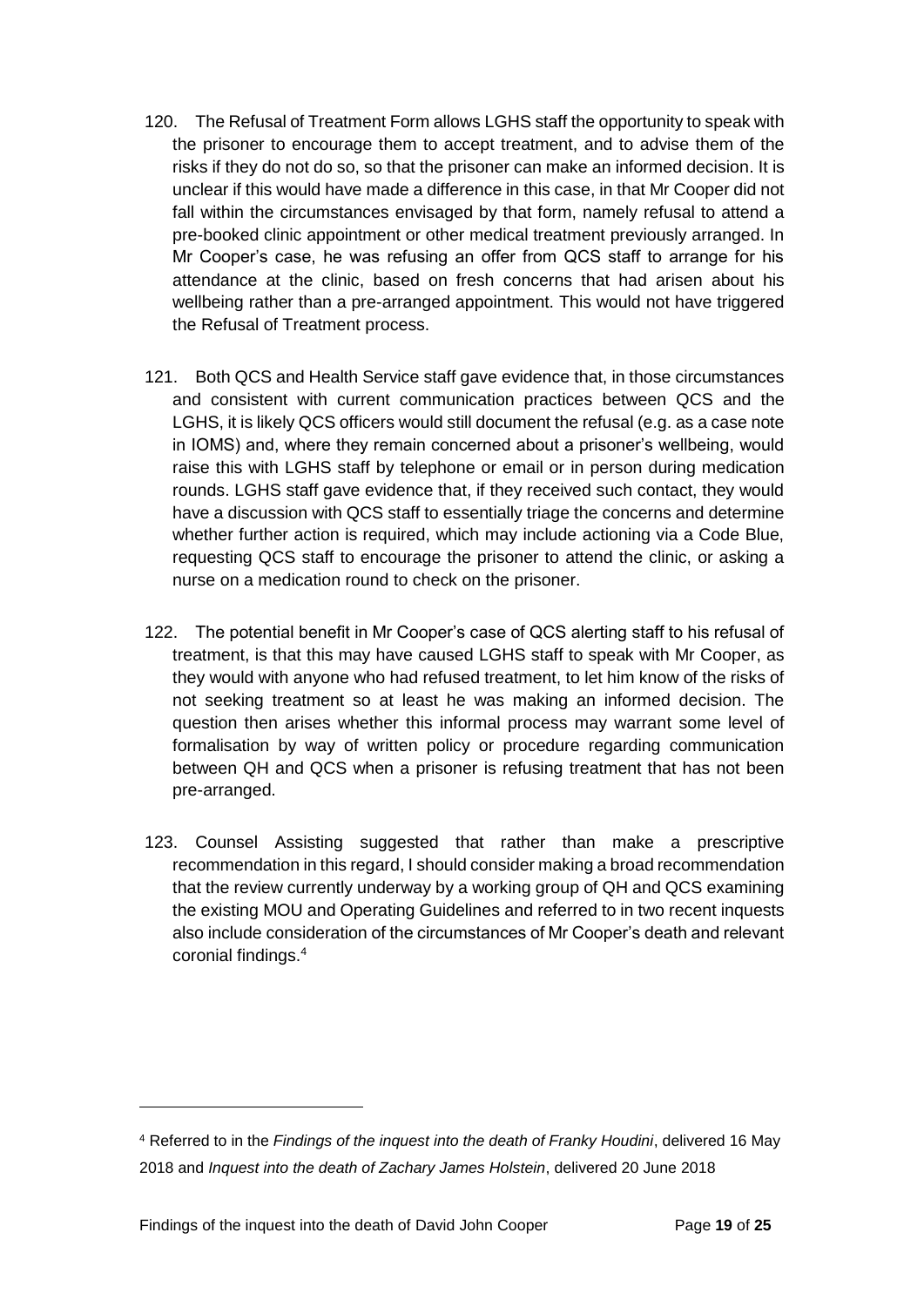#### <span id="page-21-0"></span>*Adequacy of health services received by Mr Cooper in the eleven days*

#### *prior to his death*

- 124. The RCA was clearly critical of a number of documentation issues in the records that made it more difficult to assess by those conducting later reviews, what action was taken by nurses at particular moments and how appropriate these actions were. Having heard the evidence at the inquest I am in a better position to make that assessment.
- 125. With regards to the attendance of CN Clarksmith and CN Makoti at the Code Blue in the evening of 2 April 2016 in response to the Code Blue, apart from the documentation issues noted by the RCA team, the actions taken by the nurses to respond to Mr Cooper's concern about being short of breath were appropriate. CN Makoti identified the possibility of a chest infection and made appropriate examinations of Mr Cooper, including taking his observations and listening to his chest. CN Makoti stated that Mr Cooper showed no clinical signs of a chest infection that evening and it was therefore appropriate to offer pain relief and help him relieve his discomfort by arranging extra bedding to prop his head up. The two CNs also ensured Mr Cooper was on the list to be seen in the clinic the following day, which in fact occurred.
- 126. The clinic was conducted by ENAP Pink and CN Allen on 3 April 2016. I have dealt with the issue of whether chest auscultation was in the scope of practice of the Enrolled Nurse (Advanced Practice Enrolled Nurse or ENAP) to perform such an examination and found that it was.
- 127. Dr Purcell recalls speaking with ENAP Pink that day in relation to Mr Cooper and being told, amongst other things, that Mr Cooper's "chest was clear" and that he was not unwell. Dr Purcell felt very confident in ENAP Pink's assessment of Mr Cooper. Although it is unclear if Dr Purcell was told by ENAP Pink that she had initially head crackles in Mr Cooper's chest but that her colleague, CN Allen did not hear those crackles, Dr Purcell stated that having that information would not have necessarily caused her to be suspicious of a chest infection, particularly in the context of Mr Cooper's otherwise normal observations and ENAP Pink's impression that he did not look unwell.
- 128. In those circumstances I find the assessments and actions taken following those assessments by the two nurses and VMO were reasonable.
- 129. As to whether further or better follow up should have been implemented, ENAP Pink gave evidence that consistent with her normal practice, she would have advised Mr Cooper to seek further medical attention if he continued to feel unwell or got worse.
- 130. The RCA team suggested that if additional steps were taken, such as advising custodial officers or booking Mr Cooper into the clinic the next day, this would have provided further and better opportunities for his health to be monitored and condition reviewed. With hindsight, it is understandable to point to those as possible missed opportunities. However, on the information LGHS staff had about Mr Cooper on 3 April 2016, it was reasonable for staff to allow Mr Cooper to return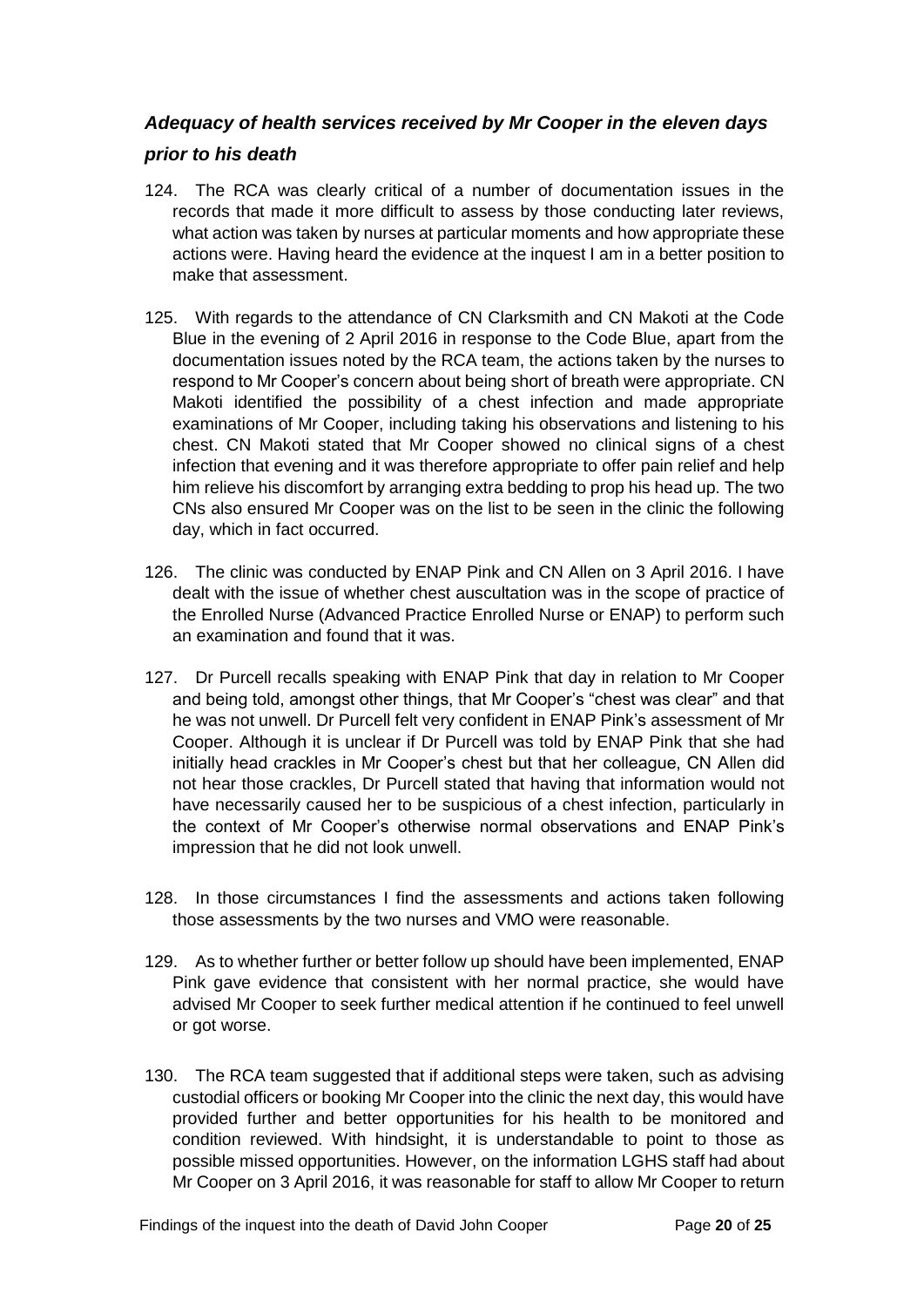to the centre and to rely on him to self-report any issues. It is clear from the evidence heard at inquest that LGHS staff would also be reassured that custodial officers would also alert them to any concerns they had about Mr Cooper's wellbeing, as was clearly the practice at that time and now.

131. Whilst the RCA team made reasonable suggestions as to ways to provide more opportunities for patients such as Mr Cooper to be monitored and any deterioration detected, in my view the health services provided to Mr Cooper on 3 April 2016 including both the assessments and actions taken were appropriate.

#### <span id="page-22-0"></span>*Preventative recommendations*

- 132. It was explored with various witnesses whether a potential improvement might be to allow LGHS staff to share confidential health information about a prisoner with QCS staff, for the purpose of enabling QCS staff to assist in monitoring that prisoner's wellbeing out in the centre. The existing Memorandum of Understanding (MOU) allows QH staff to share confidential health information with QCS staff where there are "Significant health risks", with the examples given of:
	- "When a prisoner's health condition requires specialised management or selfmonitoring equipment"
	- "When a prisoner is at risk of serious health consequences including death (eg. Terminally ill prisoners)"
- 133. At inquest, both LGHS and QCS staff described that, whilst confidential information about a prisoner's health is generally not shared with QCS (which is consistent with legislative restrictions on the sharing of such information and reflected in the existing MOU), LGHS staff can and do communicate with QCS staff to ensure that if a prisoner has particular needs related to a health condition, those needs can be met within the custodial environment without unnecessarily disclosing a prisoner's confidential health information. This is both through the formal "care plan" or "management plan" referred to by Mr McFarlane in his evidence as well as informally at interagency staff meetings and ad hoc by telephone and email.
- 134. I consider it is not the role of, nor should it be expected of, QCS officers to monitor someone's wellbeing (above and beyond what is already provided for the general prison population). If there are individuals who require a higher level of monitoring, they should be brought in to the clinic or admitted to a hospital.

#### <span id="page-22-1"></span>*Contribution of QCS staff to RCA*

135. It is evident that the RCA team did not interview Lotus Glen QCS staff. It was apparent an offer may have been made to Lotus Glen staff but this was not taken up. The RCA team's comments regarding the interaction between Health Services and QCS, suggested there may have been some failure by QCS officers to pass information on to LGHS regarding Mr Cooper's wellbeing on 5 April 2016. QCS were not asked to comment on this potentially adverse finding.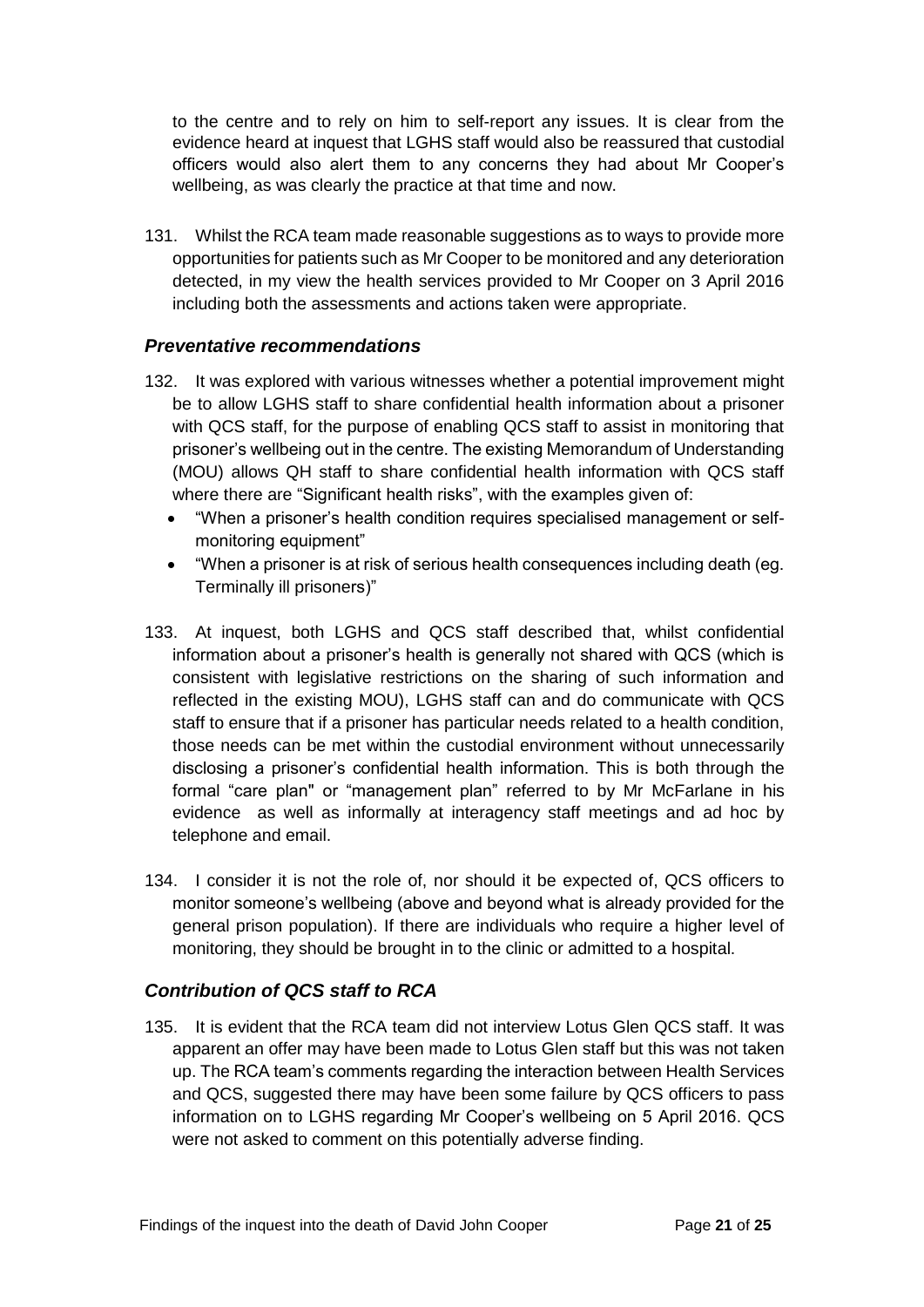- 136. RCA reports are confidential and are not normally released in a public manner, except to a coroner if a copy is requested<sup>5</sup>. Given a Death in Custody inquest is mandatory, it is inevitable any relevant RCA report will be released to QCS if they attend the inquest and become an exhibit.
- 137. I made a comment in a recent Death in Custody inquest<sup>6</sup> in respect to an Office of Chief Inspector investigation, where investigators from the Chief Inspector's office made criticisms of Health Services staff without interviewing those staff or otherwise seeking any information from that agency. I made a recommendation that the Office of Chief Inspector, Queensland Health and all Hospital and Health Services who provide health services to prisoners jointly consider ways for ensuring that, where a prisoner dies and health services provided to that prisoner are relevant to the Office of Chief Inspector's investigation into that death, there is a mechanism for gathering relevant Queensland Health and Hospital and Health Services information to inform that investigation, including through interviews with Queensland Health and Hospital and Health Service staff.
- 138. In a similar vein I intend to make a recommendation that where a Hospital and Health Service conducts a RCA in relation to the death of a prisoner who was receiving a health service, and concerns/opportunities for improvement are identified in relation to QCS policies and practices, the health service (for instance in this case CHHHS) liaises with QCS to jointly review and take appropriate action (which may involve further investigation and/or development of recommendations) and ensure there is a mechanism for gathering relevant QCS information to inform that investigation, including through interviews with QCS staff.

#### <span id="page-23-0"></span>*Changes since Mr Cooper's death*

- 139. I heard from a number of LGHS staff who all agreed that the changes that have been made were significant improvements and it has to be said CHHHS has taken the issues identified seriously and have assiduously implemented the recommendations of the RCA. I commented at the conclusion of the inquest that I was impressed with the level of staff knowledge about the RCA recommendations and how they have taken them on board. I do not intend to list out all of the recommendations and how they have been implemented but will highlight a few.
- 140. It was noted that if prisoners require medical attention at night in non- Code Blue situations, they will be now brought to the clinic rather than Health Services staff attend to them in their cell. Staff spoke very positively about this improvement which allows nursing staff to conduct assessments in a more appropriate environment with everything at hand including not just medical equipment but also a prisoner's health records including progress notes.

l

<sup>5</sup> s 113 *Hospital and Health Boards Act 2011*

<sup>6</sup> *Inquest into the death of Zachary James Holstein*, delivered 20 June 2018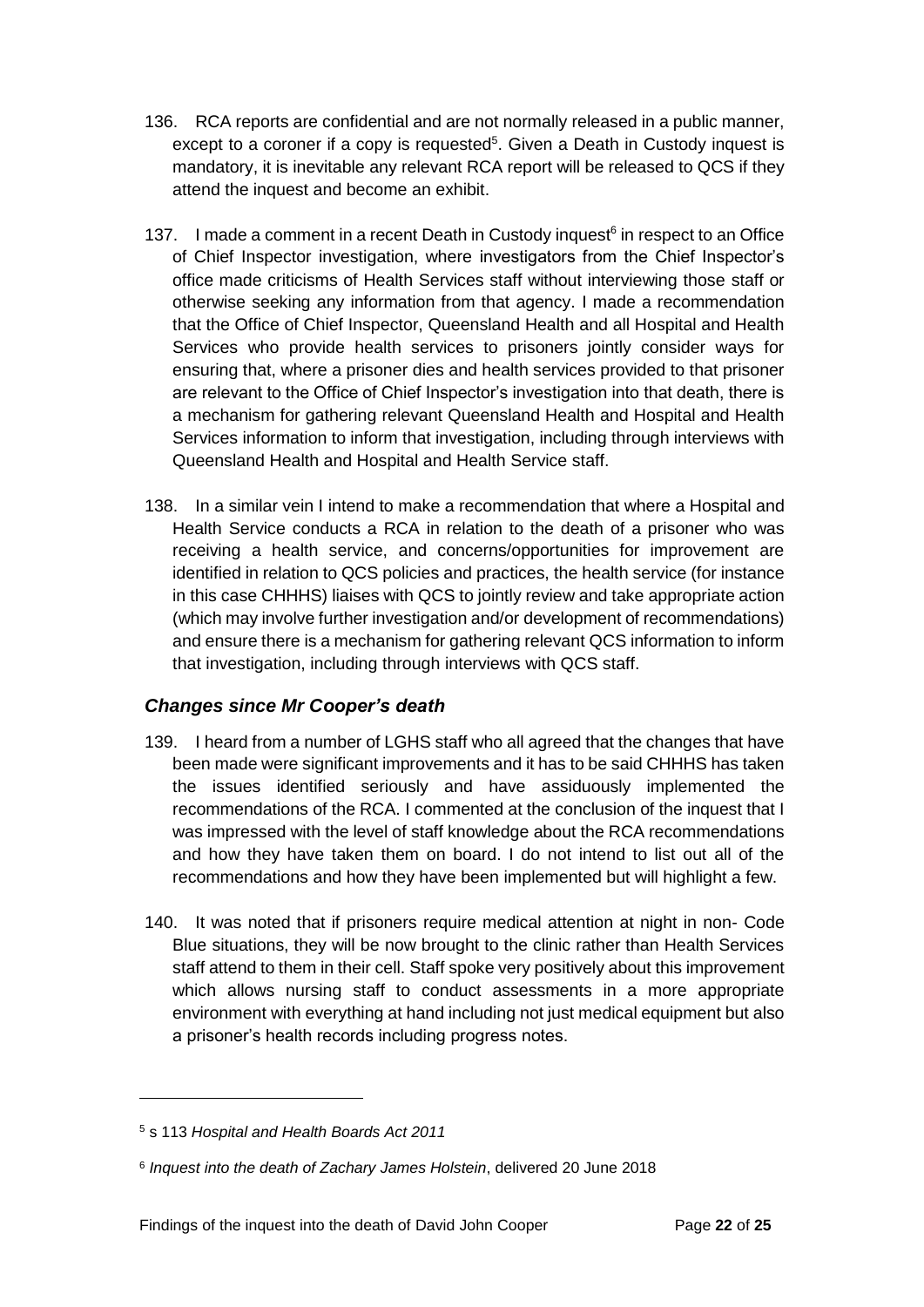- 141. It is evident the use of the Q-ADDS chart tool has been adopted for all new prisoners and compliance with its use for all subsequent vital observations has been adhered to.
- 142. LGHS staff gave clear and consistent evidence about implementation of the SBAR tool for clinical handovers and telephone medication orders with a new form now in place. Audits have identified very high level compliance with the new medication order format and Clinical Handover reports.
- 143. The Health Service Request Form has been revised. The forms collected on the morning medication round are now triaged at a nurse huddle at 10 am. The forms collected in the afternoon medication round are reviewed and triaged to the appropriate clinic by the night nurse. Audits have again noted high compliance levels with the completion of the form and triaging processes.
- 144. In addition a Clinical Nurse Consultant and CN Consultant Opioid Substituted Treatment have been appointed.

## <span id="page-24-0"></span>**Findings required by s. 45**

<span id="page-24-1"></span>**Identity of the deceased** – David John Cooper

<span id="page-24-2"></span>

| How he died - | David John Cooper had been suffering from flu<br>like symptoms for a period of 11 days. He had<br>been seen on two occasions by nursing staff at<br>Lotus Glen Correctional Centre and prescribed at<br>various times pain relief and antibiotics. He had<br>not been seen by a Doctor in that time. The day<br>before his death he was asked by Custodial<br>Corrections staff if he wanted to attend the<br>medical clinic as there had been reports he was<br>Mr Cooper declined this offer.<br>unwell.<br>Corrections staff observed him to not be in any<br>distress or sufficiently unwell to call a Code Blue<br>or make arrangements for medical staff to see<br>him. It is likely that Mr Cooper deteriorated<br>rapidly due to a process involving S. aureus,<br>which is resistant to antibiotics that are usually<br>prescribed for a suspected bacterial infection of<br>unknown origin. This was in the context of a |
|---------------|------------------------------------------------------------------------------------------------------------------------------------------------------------------------------------------------------------------------------------------------------------------------------------------------------------------------------------------------------------------------------------------------------------------------------------------------------------------------------------------------------------------------------------------------------------------------------------------------------------------------------------------------------------------------------------------------------------------------------------------------------------------------------------------------------------------------------------------------------------------------------------------------------------------------------------|
|               | person being unwell with the flu with some<br>consequent reduced immunity who then<br>developed a secondary fulminant infection with<br>S. aureus with a rapid demise after that,<br>particularly in the presence of an enlarged heart.                                                                                                                                                                                                                                                                                                                                                                                                                                                                                                                                                                                                                                                                                            |
|               |                                                                                                                                                                                                                                                                                                                                                                                                                                                                                                                                                                                                                                                                                                                                                                                                                                                                                                                                    |

Reviews of health care provided noted inadequacy of documentation, lack of review of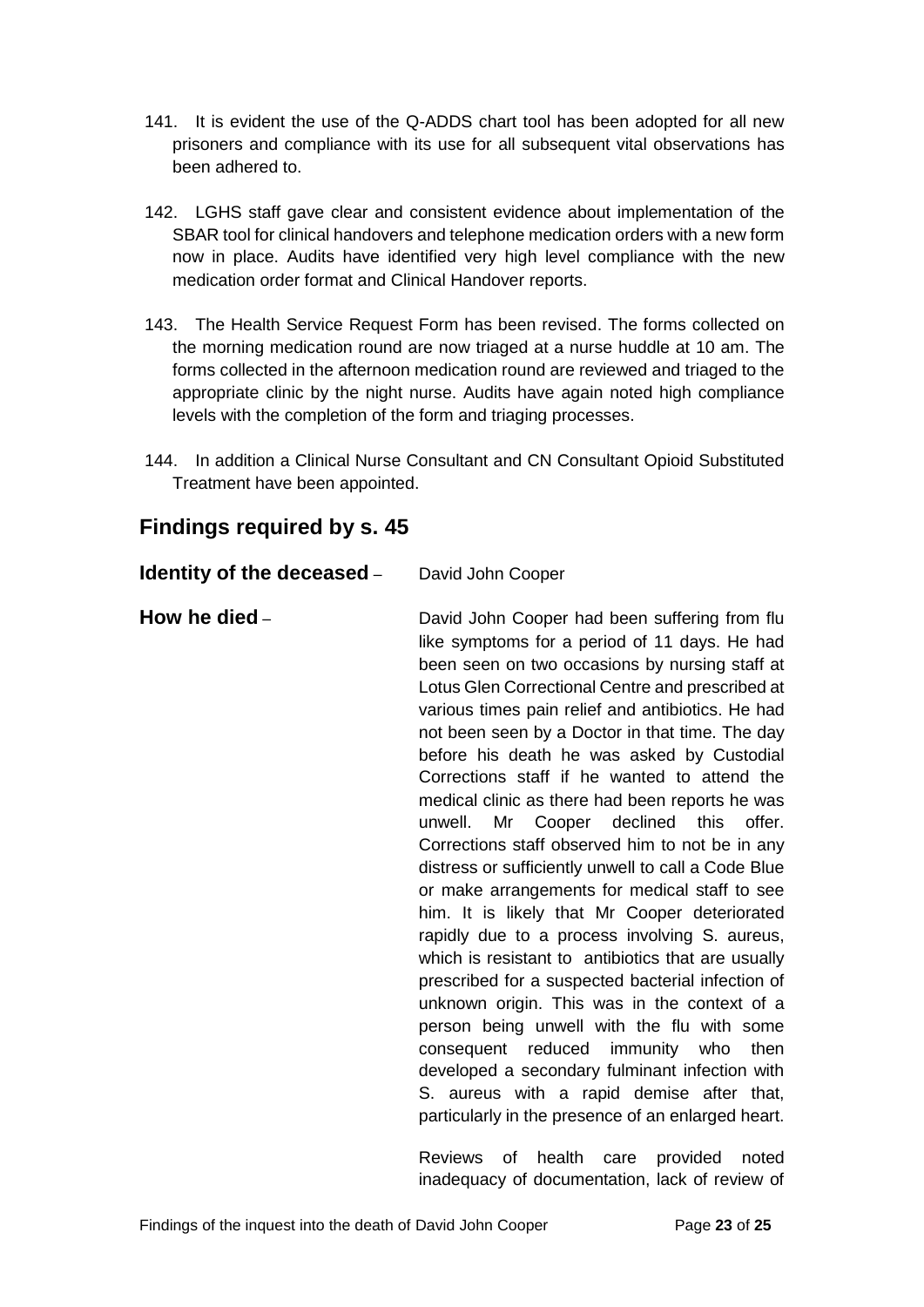Mr Cooper by a doctor, and a missed opportunity to arrange a more urgent medical review and possibly further clinical investigations when Mr Cooper presented to the clinic and was assessed on 3 April 2016. This may have provided a reasonable opportunity for a chest infection to have been diagnosed and antibiotics commenced prior to Mr Cooper's death. However, the antibiotics would have likely been ineffective against the particular strain of bacteria present in Mr Cooper's lungs, and therefore such treatment may not have made any difference to the outcome in Mr Cooper's case.

A RCA hospital review made recommendations including improvements to monitoring of prisoners' health and improved policies and documentation regarding deteriorating patients and clinical handover, which have been implemented.

<span id="page-25-1"></span><span id="page-25-0"></span>

| Place of death $-$ | Lotus Glen Correctional Centre MAREEBA QLD |
|--------------------|--------------------------------------------|
|                    | 4880 AUSTRALIA                             |
| Date of death-     | Between 05 April 2016 and 06 April 2016    |
| Cause of death –   | 1(a) Pneumonia (Staphylococcus aureus)     |

## <span id="page-25-3"></span><span id="page-25-2"></span>**Comments and recommendations**

- 1. It is recommended that the review currently underway by a working group of QH and QCS examining the existing MOU and Operating Guidelines and referred to in two recent inquests also include consideration of the circumstances of Mr Cooper's death and relevant coronial findings.
- 2. It is recommended that where a Hospital and Health Service conducts a RCA in relation to the death of a prisoner who was receiving a health service, and concerns/opportunities for improvement are identified in relation to QCS policies and practices, the health service (for instance in this case CHHHS) liaises with QCS to jointly review and take appropriate action (which may involve further investigation and/or development of recommendations) and ensure there is a mechanism for gathering relevant QCS information to inform that investigation, including through interviews with QCS staff.